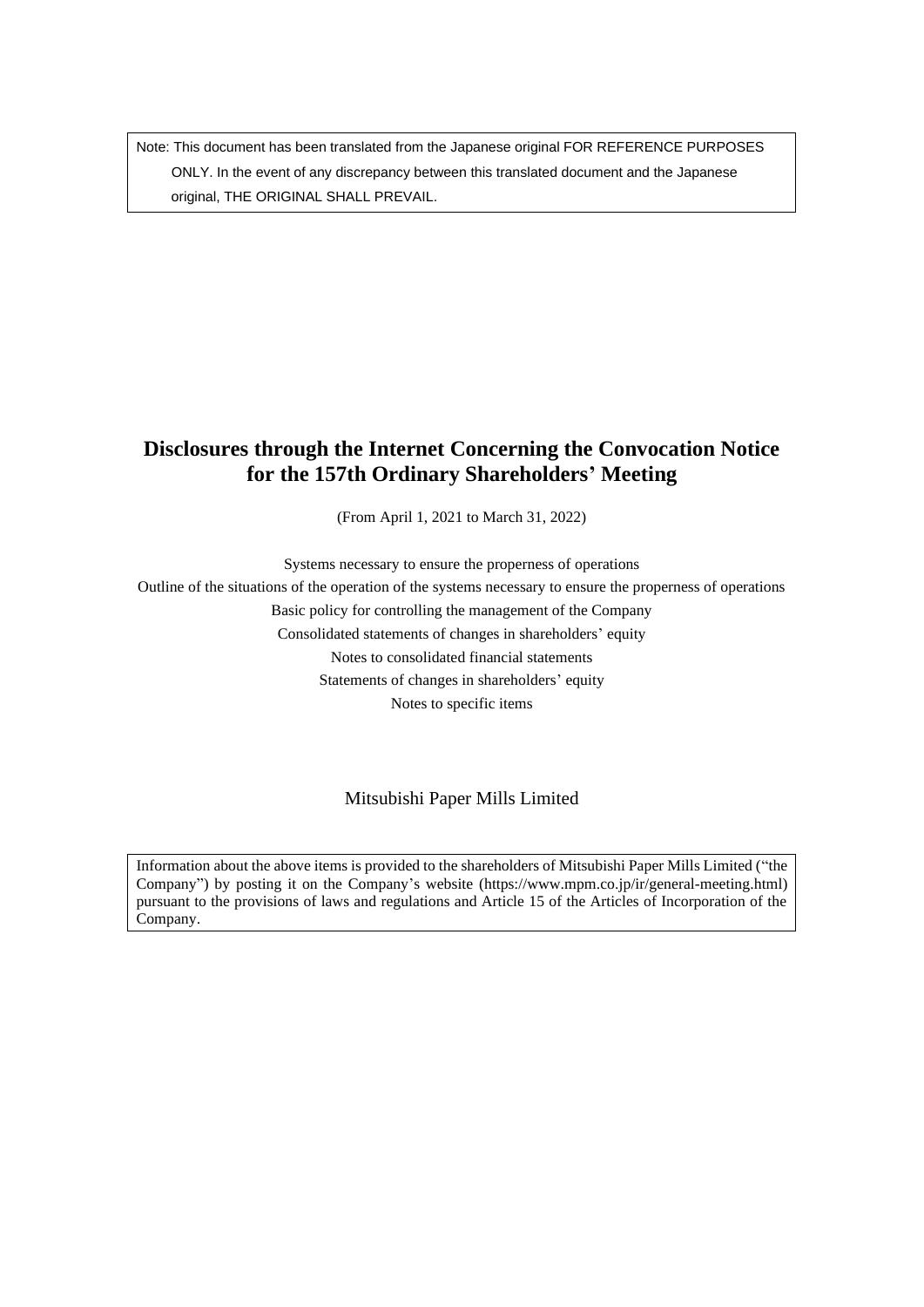# **Systems necessary to ensure the properness of operations**

The following is the Company's basic policy on the system to ensure the conformity of the performance of duties of Directors to laws and regulations and the Company's Articles of Incorporation and the system to ensure the appropriateness of the Company's other operations and the operations of the corporate group consisting of the Company and its subsidiaries. (Last revised on: March 31, 2022)

- Core approach to corporate governance -

The Company carries out corporate activities based on the corporate philosophy of the MPM Group, including "living up to the trust of its customers in the world market," "staying constantly on the leading edge of technology," and "contributing to preserving the global environment and creating a recycling society." With this philosophy, the Company implements corporate group management focusing on the sustainable growth of the MPM Group and society, raises its management transparency, and works to improve its corporate governance.

To take specific steps towards achieving these goals, the Company has established Mitsubishi Paper Mills Limited Basic Policies on Corporate Governance.

- Overview of corporate organization -

The Company has adopted the company with an Audit & Supervisory Board as its institutional design. The Company appoints multiple independent Outside Directors and has built a system sufficiently plays the roles required of the Board of Directors. It separates the supervisory function and executive function and has adopted the Executive Officer system to streamline the Board of Directors, accelerate management decisionmaking, and define the responsibility for the performance of duties.

The Company has created a Nomination and Compensation Committee with an independent Outside Director as the chairperson as an advisory body to the Board of Directors in order to ensure objectivity and transparency of the designation and remuneration of management.

In addition to monthly meetings, the Board of Directors holds extraordinary meetings of the Board of Directors as necessary to determine and supervise matters specified by laws and regulations and the Articles of Incorporation and the performance of important duties.

Audit & Supervisory Board Members including Outside Audit & Supervisory Board Members have established the Audit & Supervisory Board and hold meetings of the Audit & Supervisory Board on a regular basis and as necessary.

Executive Officer and other executives hold management meetings, in principle, once a week to determine management policies and strategies and basic business strategies in an effort to ensure prompt and optimal decision-making, implement thorough group governance, and share important information.

In the performance of duties, the Company has adopted a business unit system to strengthen its operational structure by assigning responsibility and delegating authority to each business unit for revenue.

The Company defines the scope of organizational responsibility according to the rules for the division of duties and makes decisions appropriately based on its internal rules.

The Company appoints an executive responsible for sustainability to implement corporate group management focusing on sustainability and establishes a Group-wide Sustainability Promotion Committee headed by the President. The committee coordinates the entire sustainability promotion activities (legal compliance, risk management, human resource management, safety and health, the environment, product safety and quality, human rights and labor, information disclosure and public relation, social contribution, and more) and establishes basic policies for sustainability promotion and yearly plans. The Board of Directors deliberates on such policies and plans.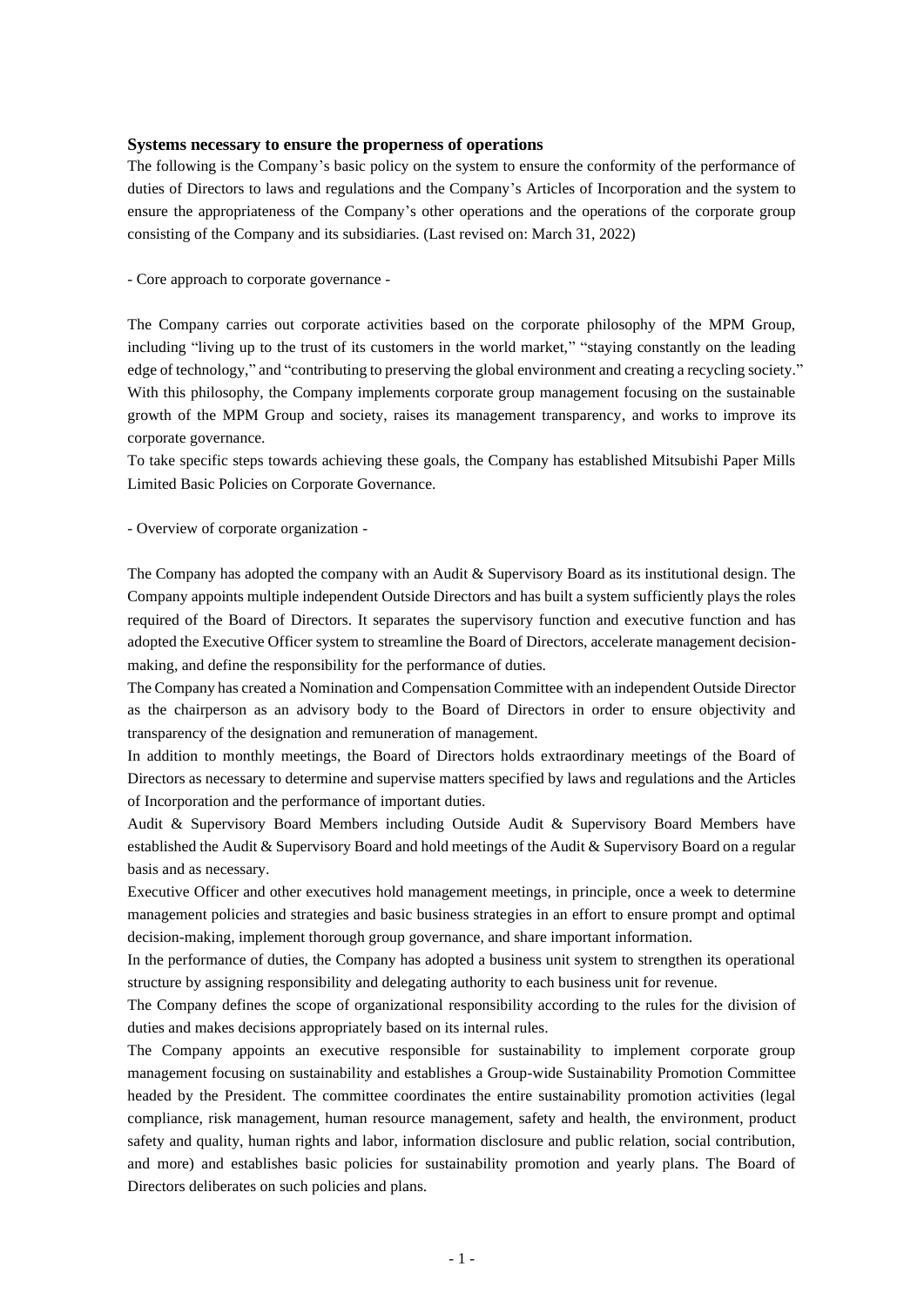- Basic policy -

# **1. System to ensure that the execution of the duties of directors and employees conforms with laws, regulations, and the articles of incorporation**

The Company has established the Code of Conduct of the Mitsubishi Paper Mills Group and Mitsubishi Paper Mills Group Compliance Conduct Standards. The President repeatedly explains the spirit of such standards to the executives and employees of the Company and carries out activities to promote a deeper understanding of corporate ethics, thereby ensuring that legal compliance is a precondition for all corporate activities. The Company endeavors to maintain the order and safety of civil society and corporate activities and thoroughly implements organizational crisis management.

The Compliance Committee, which operates under the control of the Legal Dept. as a secretariat, will be placed under the Sustainability Promotion Committee. The Compliance Committee will carry out training and educational activities to disseminate the Code of Conduct and Standards and ensure legal compliance for penetration throughout the Group.

Executives and employees will promptly report any compliance problem discovered to a department responsible for handling the problem through their office organization or through a hotline (controlled by Internal Audit Dept.) inside or outside the Company. The department to handle such problem will determine measures to prevent recurrence after consultations with General Affairs & Personnel Dept., Legal Dept., or Internal Audit Dept.

The Internal Audit Dept. examines and evaluates the systems of management and operation in overall business activities and the status of implementation in view of lawfulness and rationality and ensures the reliability of financial reports and raises management efficiency.

The General Affairs & Personnel Dept. is responsible for preserving the Company's assets and manages the acquisition, use, and disposal of assets to ensure appropriate procedures taken and approval obtained.

The General Affairs & Personnel Dept. reports the overview of such compliance activities and the state of whistle-blowing to the Board of Directors.

#### **2. Systems to store and manage information on the execution of duties by Directors**

To manage and maintain information related to the performance of duties of Directors, the Company records and preserves information related to their performance of duties as documents or electromagnetic information according to Document Management Regulations and Information Management Regulations. The directors and members of the Audit & Supervisory Board may inspect these documents, etc. at all times.

# **3. Regulations concerning the management of risk of loss and other systems**

The Company considers it important to appropriately manage various risks arising from corporate activities for the development of the Company and an increase in its corporate value.

Under the Sustainability Promotion Committee, Risk Management Committee controlled by General Affairs & Personnel Dept. is established to operate risk management of the entire Group. The Risk Management Committee recognizes and understands risks affecting corporate management, develops systems in response to such risks, and reports their status to the Board of Directors. Head office departments and factories establish rules and prepare manuals to ensure appropriate operations, build advance preventive systems at normal times, take measures to prevent recurrence when a problem has arisen, and develop a system of promptly responding to an emergency.

#### **4. System to ensure the efficient execution of duties by Directors**

The Company establishes a consolidated basic plan as targets in its Mid-term Management Plan. Directors in charge determine specific targets and efficient methods for achievement to be implemented by each department (including delegation of authority to Executive Officers). The Company sets key performance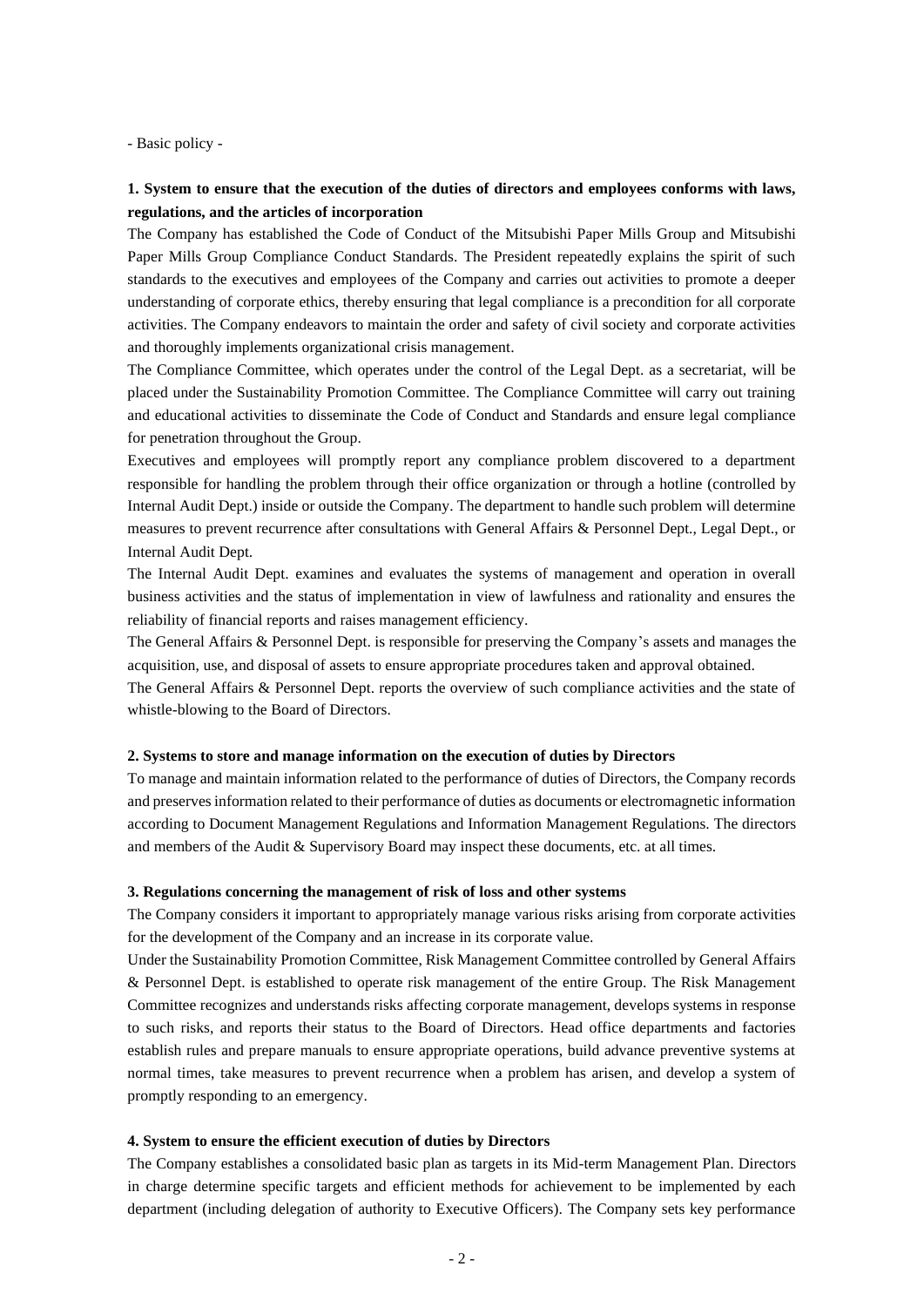indicators (KPIs) in each fiscal period and manages the progress. The Board of Directors regularly evaluates the results and promotes improvement such as the reduction or elimination of factors hindering efficiency, thereby building a system to raise company-wide operation efficiency.

# **5. System to ensure the proper business operation of the Group consisting of the Company and Its subsidiaries**

According to its Subsidiary Management Regulations, the Company supervises and provides guidance to its subsidiaries to raise the appropriateness of the Group's subsidiary management based on a policy of placing importance on independence and respecting the autonomous decision-making of subsidiaries.

A. System to report matters concerning the execution of duties by the directors of subsidiaries to the Company

According to its Subsidiary Management Regulations, the Company builds a system for departments to receive reports from subsidiaries under their management on a regular basis and as necessary and a system requiring subsidiaries to obtain the approval of departments controlling them.

Key subsidiaries provide the Company's executives with regular management reports.

B. Rules and other systems for managing the risk of loss at subsidiaries

The Company has its subsidiaries participate in the Risk Management Committee and coordinates the Group's risk management.

C. System to ensure that Directors, etc. of subsidiaries efficiently perform their duties

The Company's departments in charge of subsidiaries supervise and provide them with guidance according to the Subsidiary Management Regulations to achieve the basic plan set as a target in its Mid-term Management Plan. The Company sets KPIs also for its subsidiaries and manages the progress.

D. System to ensure that subsidiaries' Directors, etc. and employees' performance of their duties conforms with laws, regulations and the Articles of Incorporation

The Company has established the Code of Conduct of the Mitsubishi Paper Mills Group and Mitsubishi Paper Mills Group Compliance Conduct Standards, has its subsidiaries participate in the Compliance Committee, and improves the legal compliance of the Group, including the subsidiaries.

The Company provides the entire Group, including subsidiaries, with compliance training every year to ensure legal compliance of the Group.

It establishes hotlines including subsidiaries as a system of direct reporting to the Company's Internal Audit Dept. or an external specialized company. In addition, relevant departments perform audits of subsidiaries as necessary according to the Subsidiary Management Regulations to ensure the appropriateness of the Group's operations.

6. Systems to ensure that audits by Audit & Supervisory Board Members are performed effectively

The Company implements the following and builds a system of supporting the audits performed by Audit & Supervisory Board Members to ensure their effectiveness.

A. Matters concerning the system of ensuring the effectiveness of audits performed by Audit & Supervisory Board Members

The Company holds regular meetings for Audit & Supervisory Board Members to improve their mutual understanding with the President and Chief Executive Officer about the Company's business issues, the development of the audit environment of the Audit & Supervisory Board Members, etc.

Audit & Supervisory Board Members, Internal Audit Dept., and accounting auditors exchange opinions to establish effective cooperation.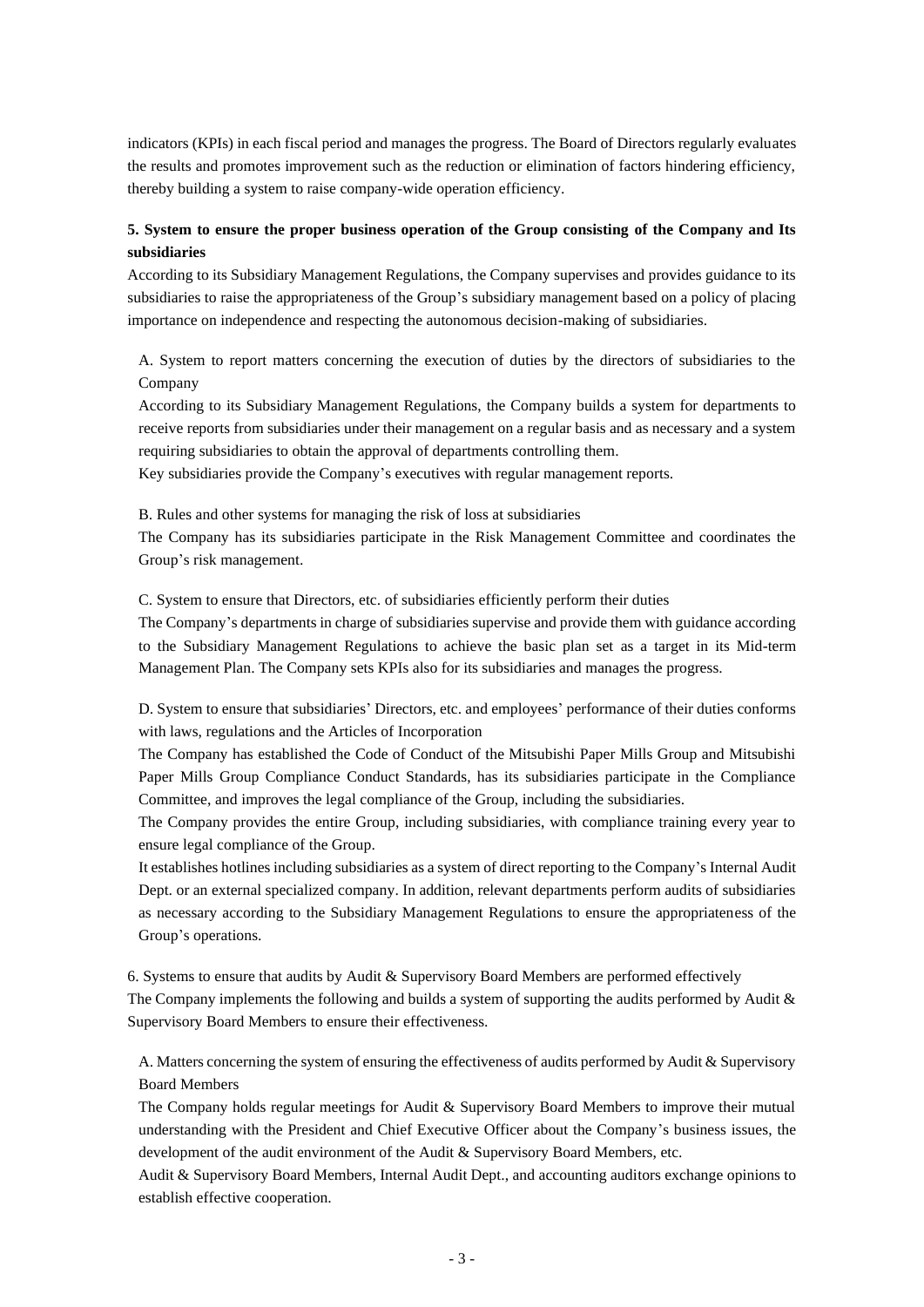The Company cooperates with the Audit & Supervisory Board Members in their performance of duties to facilitate communication with Directors of subsidiaries and the collection and exchange of information and develops an environment for cooperation with external experts such as lawyers and certified public accountants if deemed necessary by the Audit & Supervisory Board Members.

B. Matters concerning employees when an Audit and Supervisory Board member requests that employees assist with his/her duties

The Company may appoint assistants to the Audit & Supervisory Board Members, who assist the duties of the Audit & Supervisory Board Members, and have the Internal Audit Dept. or Finance & Accounting Dept. as assistant organizations. Audit & Supervisory Board Members may instruct employees in the Internal Audit Dept. and Finance & Accounting Dept. as necessary.

Internal Audit Dept. performs internal audits requested by Audit & Supervisory Board Members through consultations with them and reports the results to the Audit & Supervisory Board.

C. Matters concerning the independence of the employees specified in B from Directors, and matters intended to ensure the effectiveness of instructions given to such employees

The Company ensures that employees assisting the duties of Audit & Supervisory Board Members follow the orders of the Audit & Supervisory Board Members, and that Directors, supervisors, etc. do not unreasonably limit the orders of the Audit & Supervisory Board Members given to such employees.

D. Systems related to reporting to an Audit & Supervisory Board Member

- Systems of reporting to Audit & Supervisory Board Members by Directors and employees
- Directors of the Company report the following to the Audit & Supervisory Board to promote the effective performance of duties of the Audit & Supervisory Board: 1. Matters discussed or reported at management meetings, 2. Matters that may cause significant damage to the Company, 3. Matters important for the monthly management status, 4. Important matters concerning internal audits and risk management, 5. Serious violations of laws and regulations or the Articles of Incorporation, 6. The status and details of reporting through hotlines (a system in which reports to external liaisons are directly sent to Audit & Supervisory Board Members), and 7. Other matters important for legal compliance.

Important decision-making documents of head office departments are delivered to Audit & Supervisory Board Members.

- System to report to the Audit & Supervisory Board Members by Directors, etc. and employees of the Company's subsidiaries, and people who have received reports from them

According to the Subsidiary Management Regulations, the Company uses a system in which departments that have received important reports from subsidiaries also report to Audit & Supervisory Board Members. Subsidiaries may directly report to the Audit & Supervisory Board Members of the Company, and the Audit & Supervisory Board Members may also directly interview subsidiaries.

E. System for ensuring that personnel who make a report under paragraph D. do not receive unfavorable treatment due to such report

The Company clearly states in Mitsubishi Paper Mills Group Compliance Conduct Standards that the mere act of making a report would not place the reporter at any disadvantage and ensures that no reporter would be treated unfairly by the Company and its subsidiaries.

F. Policy on treatment of expenses incurred in the performance of the duties of Audit & Supervisory Board Members

The Company promptly handles expenses incurred in the performance of duties of Audit & Supervisory Board Members upon receiving a request for payment.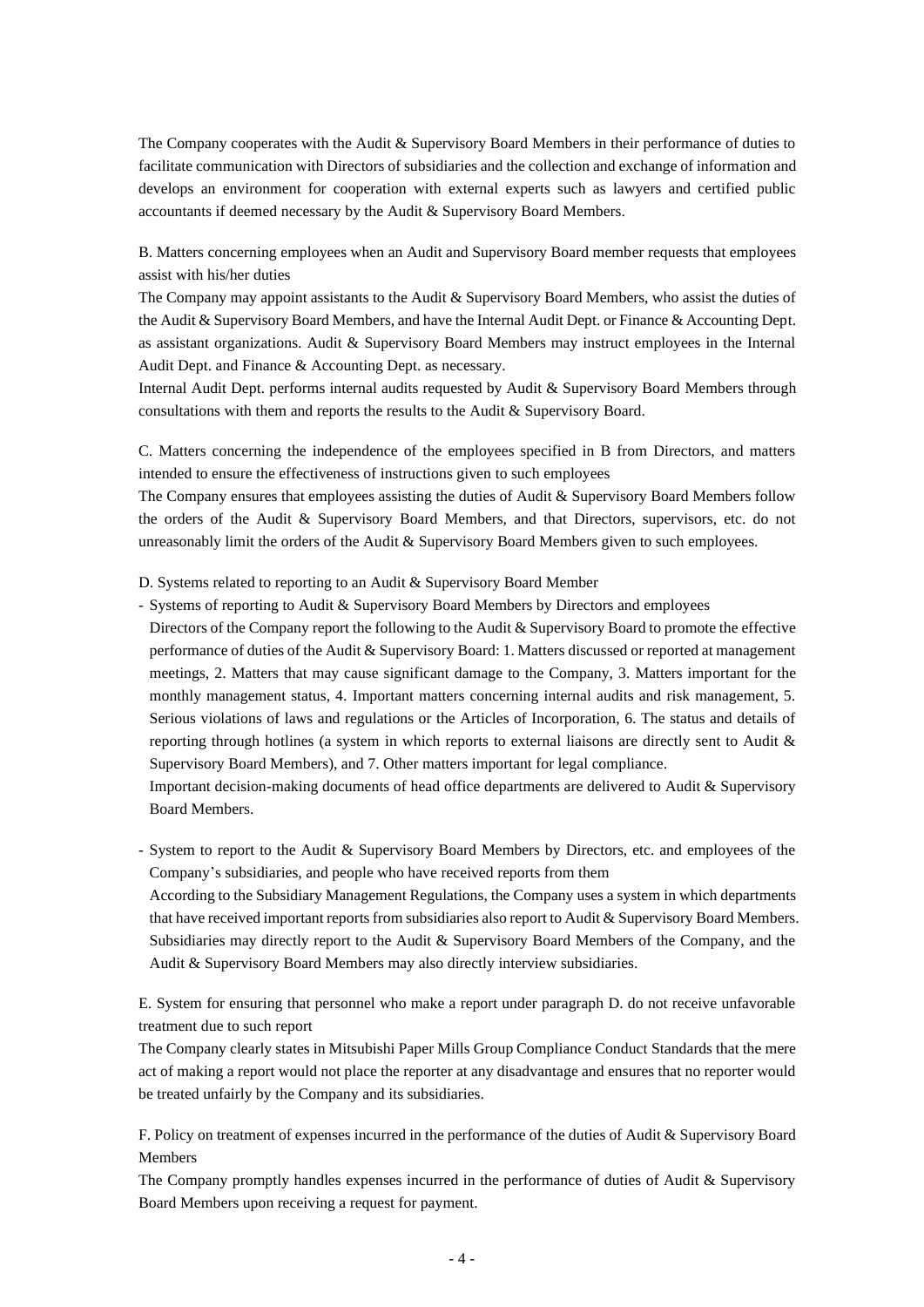# **Outline of the situations of the operation of the systems to ensure the proper operation of the Company**

The following outlines the operation status of the systems to ensure the appropriateness of operations conducted during the fiscal year under review.

# (Systems for the execution of duties)

During the fiscal year under review, which ended March 31, 2022, eight Directors (including two independent Outside Directors) who make up the Board of Directors, four Audit & Supervisory Board Members (including three Outside Audit & Supervisory Board Members) who make up the Audit & Supervisory Board, and 12 Executive Officers (including four Executive Officers concurrently holding the position of Directors) performed their duties. A total of 12 ordinary meetings of the Board of Directors , two extraordinary meetings of the Board of Directors, and 12 meetings of the Audit & Supervisory Board were held in the fiscal year under review to make important decisions on the Company's management and supervise and audit the performance of duties.

To evaluate the effectiveness of the Board of Directors, the Company surveys and interviews all Directors and Audit & Supervisory Board Members, discusses the results at meetings of the Board of Directors to share the understanding of the current condition among members, who further discuss issues identified to raise the effectiveness of the Board of Directors.

# (Compliance structure)

The Compliance Committee met twice during the fiscal year under review, primarily to develop a training plan, ensure the implementation of the plan, communicate information about the revision of the Whistleblower Protection Act, share information about recent examples of corporate misconduct, and confirm the status of reports made through the hotline. The training was given to all employees, including part-time workers and temporary employees, of the Group companies in Japan, which consisted of compliance education to review the basics of legal compliance of companies and internal online seminars on basic knowledge of labor laws and personnel management, aiming to facilitate an understanding of the laws and regulations necessary for the business operation and ensure legal compliance.

The Company also uses the intranet to provide information to promote employees' awareness of legal compliance on a regular basis.

# (Risk management structure)

The Risk Management Committee met twice during the fiscal year under review to coordinate and implement the Group's risk management, including the inspection of risks in the Group associated with changes in the business environment, a review of management techniques, examination of the business continuity plan (BCP), and training on emergency responses.

The Group considers responses to climate change an important business issue and established the TCFD response project led by the Risk Management Committee to disclose information related to climate change in line with the proposals of the Task Force on Climate-Related Financial Disclosures (TCFD).

#### (Management of subsidiaries)

The Company confirmed that the relevant department provided subsidiaries with guidance and supervised them to rationalize and improve the Group's subsidiary management according to its Subsidiary Management Regulations and that relevant departments audited subsidiaries to ensure appropriate operation.

#### (Audit & Supervisory Board Members' audits)

Based on the audit policy and audit plan established at the beginning of the fiscal year, the Company's Audit & Supervisory Board Members fulfilled their responsibility to establish a good corporate governance system by attending meetings of the Board of Directors, management meetings, and other important meetings,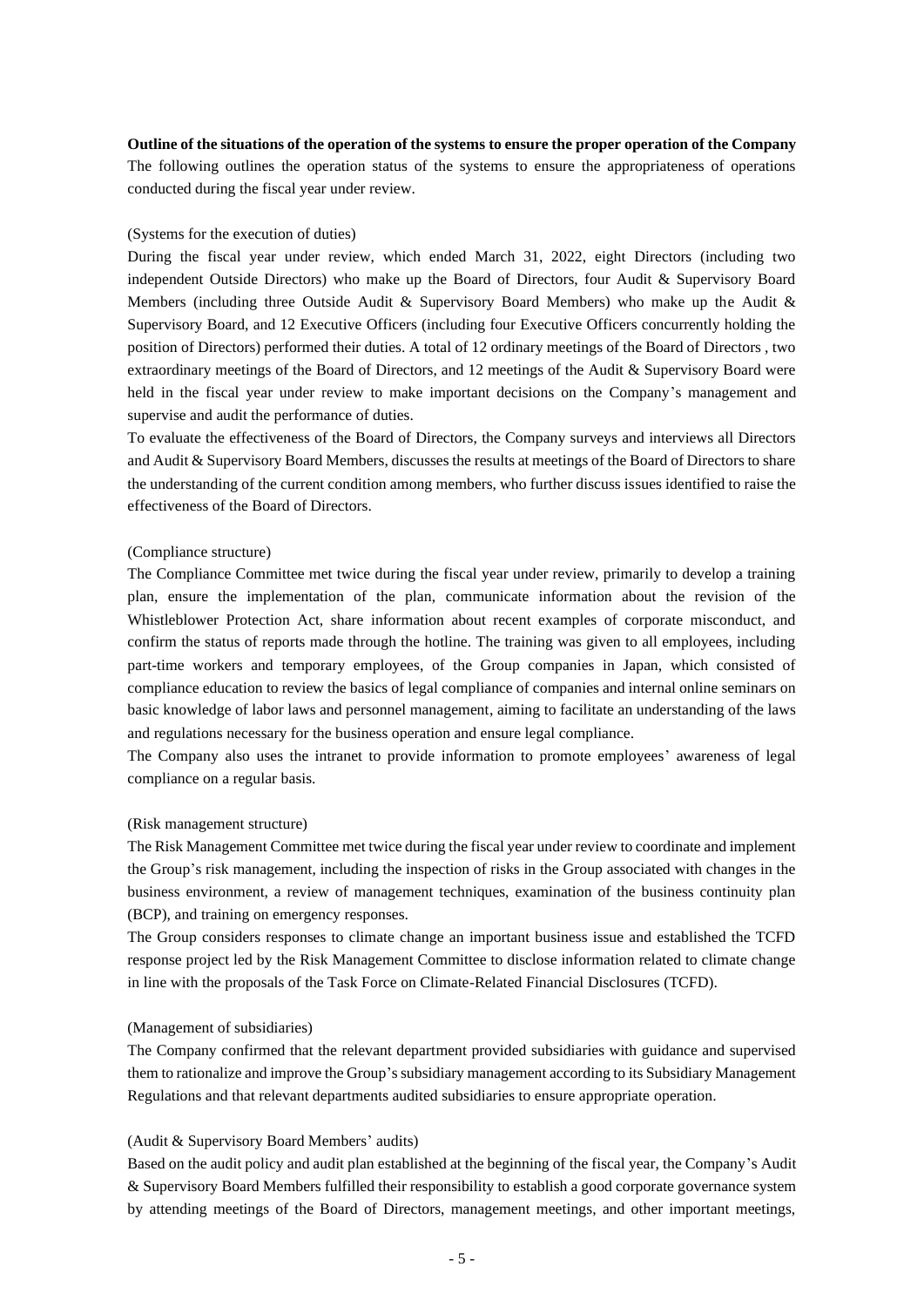reviewing documents, conducting on-site audits at factories, subsidiaries, and other offices, holding regular meetings with the President and Outside Directors, and interviewing department managers and representative directors of subsidiaries. They exchanged opinions and share information with accounting auditors, Internal Audit Dept. Finance & Accounting Dept., and auditors of subsidiaries to enhance coordination with them in an effort to raise the effectiveness and efficiency of auditing.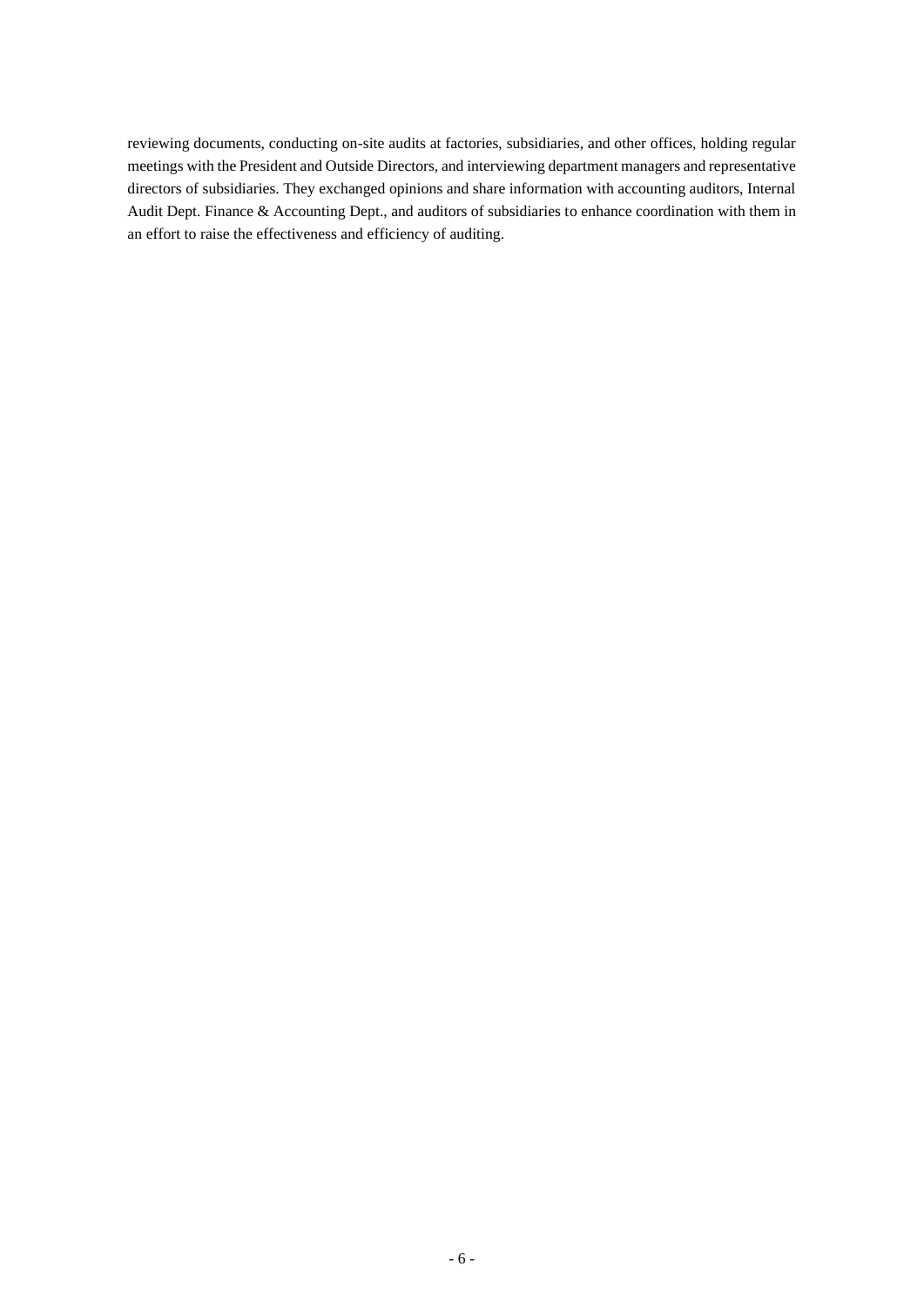# **Basic Policy for controlling the management of the Company**

#### (i) Details of the Basic Policy

The Company carries out corporate activities based on the corporate philosophy of the MPM Group, including "living up to the trust of its customers in the world market," "staying constantly on the leading edge of technology," and "contributing to preserving the global environment and creating a recycling society." The Company's duty is to contribute to society based on this philosophy and maximize its corporate value or the common interests of shareholders through sustainable growth from a medium- to long-term perspective, and its principle is to be supported by people who have become its shareholders through free market trading. However, the Company's Basic Policy on a threat that such corporate value and/or the common interests of shareholders may be impaired by an individual and/or his/her group ("Hostile Bidders") aiming to acquire shares of the Company having 20% or more of voting rights ("Controlling Shares") is to take measures necessary to protect and increase the Company's corporate value and the common interests of shareholders within the limit allowed by laws and regulations and the Articles of Incorporation by regarding such Hostile Bidders as unqualified to have control over decisions about the financial and business policies of the Company.

#### (ii) Special initiatives to contribute to the realization of the Basic Policy

The Company is actively implementing measures under a new Mid-term Management Plan that started in FY2022 with the aim of achieving achieve sound and sustainable growth of the Company and maximizing its medium- to long-term corporate value in order to maintain the Company's corporate value and/or the common interests of shareholders. In addition, the Company will implement corporate group management focusing on sustainability under the Basic Policies on Corporate Governance established in October 2015 to achieve sustainable growth for the Group and a medium- to long-term increase in corporate value, raise business transparency for clear management, and improve its corporate governance.

(iii) Activities to prevent decisions on the Company's financial affairs and business policies from being controlled by an inappropriate party in light of the Basic Policy

At the Board of Directors' meeting held on May 27, 2019, the Company passed a resolution to continue its policy on responses to large-scale purchases of the Company's shares (the "Former Plan"), which had been approved by shareholders at the 151st Ordinary Shareholders' Meeting held on June 28, 2016, as one of the activities to prevent decisions on the Company's financial affairs and business policies from being controlled by an inappropriate party in light of the Basic Policy after a necessary revision (the "Plan"), which was approved by shareholders at the 154th Ordinary Shareholders' Meeting held on June 26, 2019. Additionally, the Company appointed the same three Independent Committee members, Mr. Yoshihiro Kataoka, Mr. Tomohisa Shinagawa, and Mr. Somitsu Takehara, due to the continuation of the above plan.

The overview of the Plan is provided below. For more details, please read the press release, "Notice of Partial Amendments to the Response Policies on Large-Scale Purchases of MPM's Shares (Takeover Defense Measures) and Continuance Thereof" dated May 27, 2019, on the Company's website.

(URL for reference: https://www.mpm.co.jp/company/news/pdf/2019/20190527-2.pdf)

#### A. Objectives of this plan

The purpose of the Plan is to require the Large-Scale Purchaser to provide necessary information in advance and to have a period of consideration and examination, thereby enabling shareholders to make an appropriate decision on whether to accept such a large-scale purchase, enabling MPM's Board of Directors to present its opinions on whether to accept such proposal to shareholders or an alternative proposal in response to a recommendation from the Independent Committee, or enabling the Board of Directors to negotiate with the Large-Scale Purchaser for the benefit of shareholders, thereby preventing decisions on the Company's financial affairs and business policies from being controlled by an inappropriate party in light of the Basic Policy and ensuring and raising the Company's corporate value or/and the common interests of shareholders.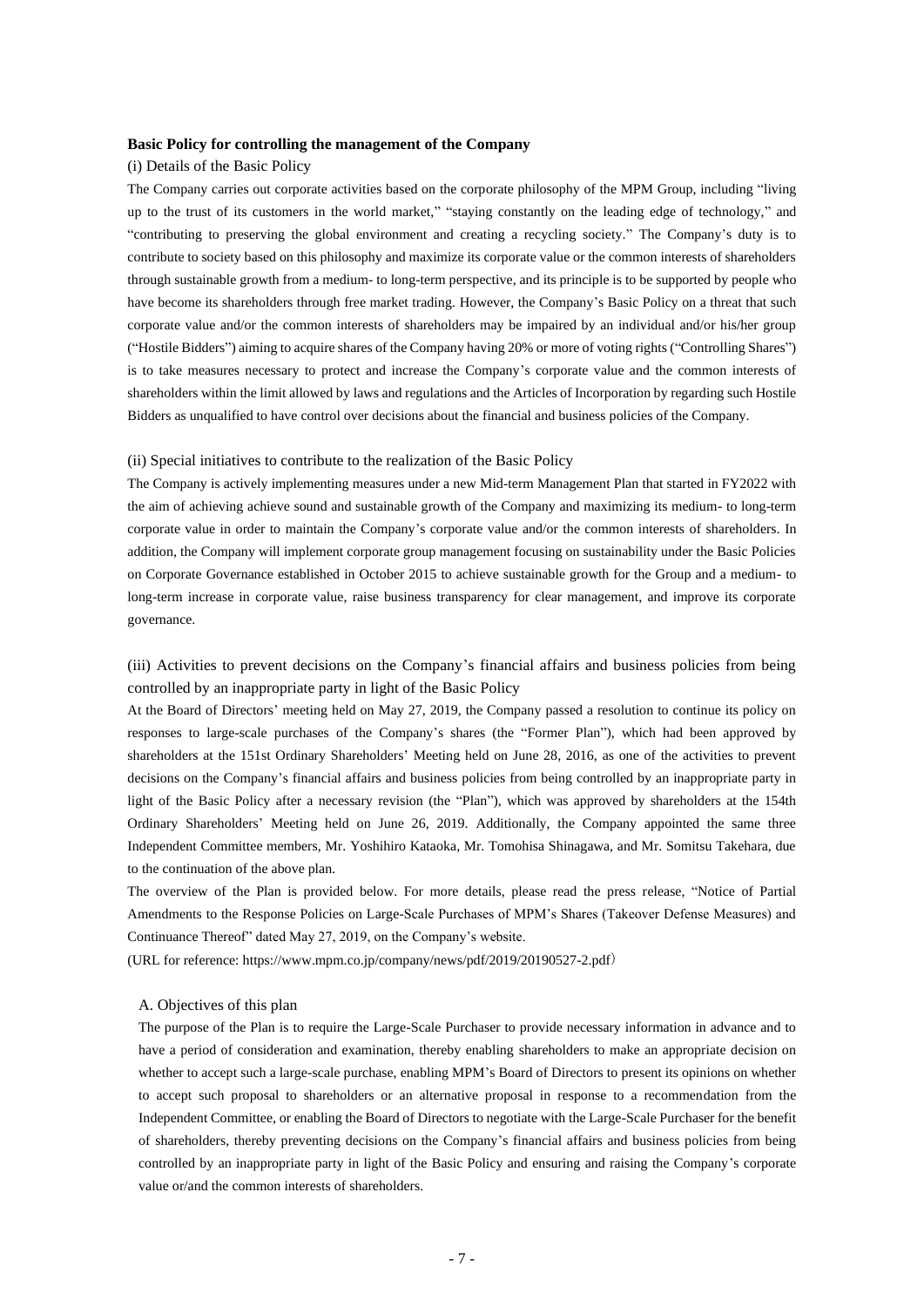#### B. Procedures for taking the countermeasures based on the Plan

(a) Large-scale purchases subject to the measures

The measures based on the Plan may be taken when an act corresponding to or that may correspond to the overview or any of the following 1 through 3 has been or will be conducted.

- 1. Purchase of shares of the Company that makes the percentage (the percentage of shares, etc. defined in paragraph 4, Article 27-23 of the Financial Instruments and Exchange Act; the same applies hereinafter) of shares held by a specific shareholder of the Company 20% or higher
- 2. Purchase of shares of the Company that makes the sum total of the percentage (the percentage of shares, etc. defined in paragraph 8, Article 27-2 of the Financial Instruments and Exchange Act; the same applies hereinafter) of shares held by a specific shareholder of the Company and the percentage of shares held by a specially related party of the specific shareholder of the Company 20% or higher
- 3. An act conducted by a specific shareholder of the Company and another shareholder of the Company, which results in an agreement or other acts making them joint holders of the Company's shares or an act of establishing a controlling or cooperative relationship between the two shareholders (limited to a case in which the sum total of the percentages of shares held by the two shareholders becomes 20% or higher)
- (b) Request to Large-Scale Purchaser for information

The Large-Scale Purchaser must submit and provide a letter of intent and information about a large-scale purchase in advance of the start or implementation of an act of large-scale purchase.

(c) Establishment of assessment period for the Board of Directors

The Board of Directors establishes a period of up to 60 days for a purchase of all shares of the Company through a takeover bid accepting only cash (yen currency) as the consideration and up to 90 days for large-scale purchase in other forms, as the assessment period for the Board of Directors to evaluate, examine, raise opinions, develop an alternative plan, and negotiate with the Large-Scale Purchaser in view of ensuring and increasing the Company's corporate value and/or the common interests of shareholders.

(d) Recommendation of Independent Committee and resolution of the Board of Directors

The Independent Committee recommends that the Board of Directors to take measures against a large-scale purchase within, in principle, five business days following the demand of the Board of Directors to the Large-Scale Purchaser for correction if the Large-Scale Purchaser has committed a serious violation of the rules for large-scale purchase.

If, however, the Large-Scale Purchaser has complied with the rules for large-scale purchase, the Independent Committee recommends the Board of Directors, in principle, not to take measures against the large-scale purchase. However, the Independent Committee recommends that the Board of Directors take measures if the Large-Scale Purchaser is deemed to have certain characteristics, such as a so-called greenmailer.

The Board of Directors decides whether to take measures and resolves other issues while respecting the recommendation of the Independent Committee to the maximum extent possible.

(e) Specific details of countermeasures

The measures against large-scale purchases taken by the Company based on the Plan will, in principle, be the allotment of share acquisition rights without contribution.

- C. Feature of the Plan
- (a) Establishment of the Basic Policy

The Plan was adopted after the Basic Policy for the conditions of a party that controls the Company's financial affairs and business policy was established.

(b) Establishment of Independent Committee

The Company establishes the Independent Committee to ensure the necessity and appropriateness of the Plan. When calling for countermeasures, the Board of Directors must ensure the fairness of the decision and respects the recommendation of the Independent Committee to the maximum extent possible in order to eliminate any arbitrary decision by the Board of Directors.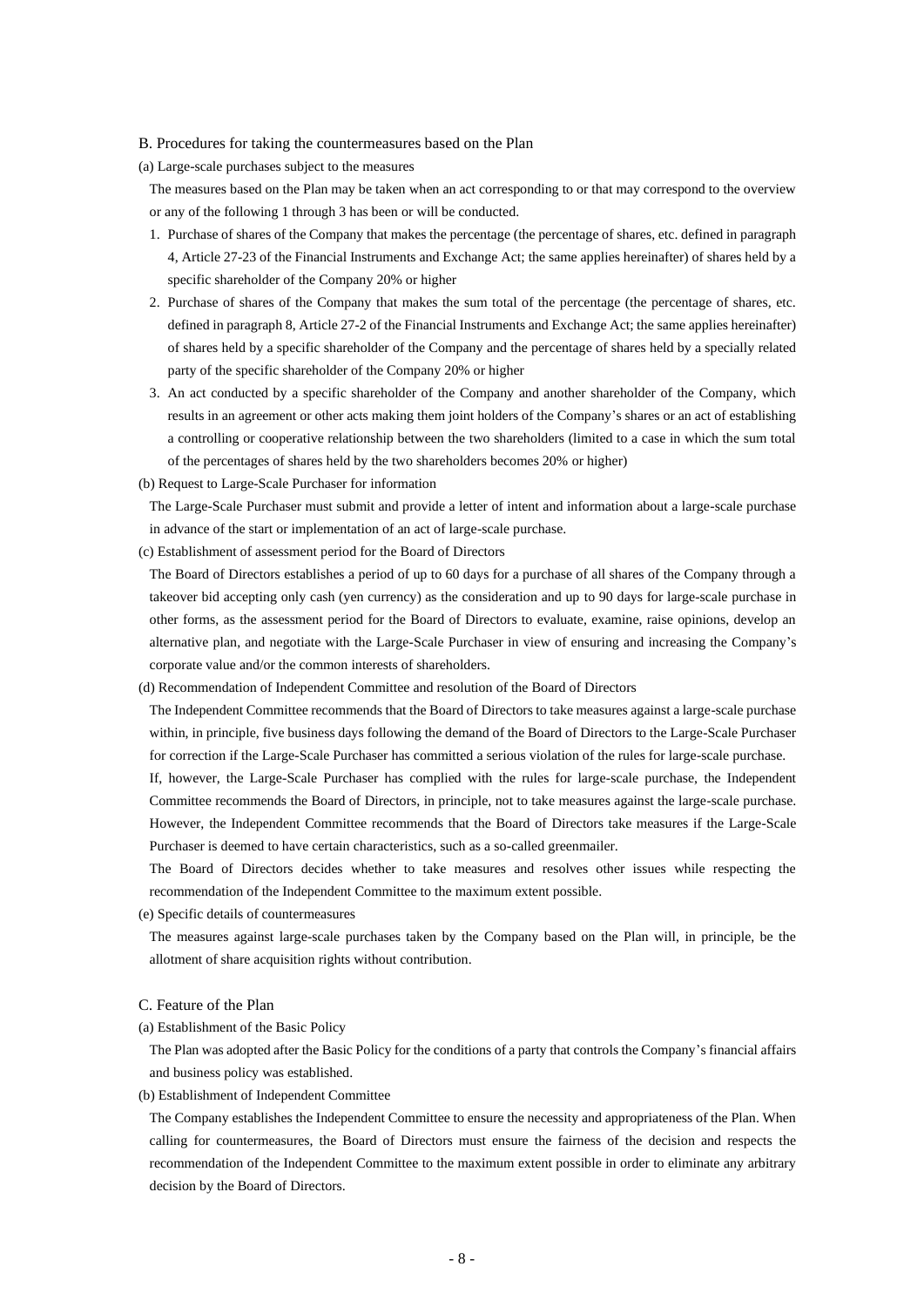(c) Approval for the Plan at Shareholders' Meeting

The continuation of the anti-takeover measures under the Plan was approved by the Company's shareholders at the 154th Ordinary Shareholders' Meeting held on June 26, 2019.

#### (d) Timely disclosure

The Board of Directors makes the timely and appropriate disclosure of the required information pursuant to the applicable laws and regulations and the rules of the financial instrument exchange.

# (e) Effective term of the Plan

The term of the Plan shall expire at the conclusion of the Ordinary Shareholders' Meeting pertaining to the last business year ending within three (3) years after the conclusion of the 154th Ordinary Shareholders' Meeting held on June 26, 2019.

At a meeting held on May 30, 2022, the Board of Directors passed a resolution to, on condition of approval at the 157th Ordinary Shareholders' Meeting to be held on June 28, 2022, continue the Plan after partial revision and extend the effective period to the conclusion of the Ordinary Shareholders' Meeting for the final fiscal year ending within three years of the conclusion of the 157th Ordinary Shareholders' Meeting. (For details of the revised Plan, see Proposal No. 4, "Partial Amendments to the Response Policies on Large-Scale Purchases of MPM's Shares (Takeover Defense Measures) and Continuance Thereof" in the Notice of the 157th Ordinary General Meeting of Shareholders.)

#### D. Influence on our shareholders

(a) Impact of the revision of the Former Plan on shareholders

The revision of the Former Plan to the Plan has no direct and specific effect on the legal rights and economic interests of shareholders.

(b) Impact of issuing share acquisition rights on shareholders

While the per share value of MPM's shares held by the shareholders would be diluted when share acquisition rights are issued without contribution as a countermeasure, the value of all shares of MPM held by the shareholders would not be diluted. Therefore, no direct, specific impact on the legal rights and economic interests of the shareholders is expected to occur. However, the legal rights and economic interests of those who correspond to the exceptions specified in the Plan may be affected as a consequence of the countermeasures implemented.

#### (iv) Decision of the Board of Directors on the above activities and reason for the decision

The special activities contributing to the realization of the Basic Policy specified in the above section (ii) are specific measures for raising the corporate value of MPM and/or the common interests of shareholders, which are considered to be precisely in line with the Basic Policy of MPM.

As stated in the paragraph A in the above section (iii), the Board of Directors of MPM believes that the Plan was adopted for the purpose of ensuring and raising the corporate value and/or the common interests of shareholders and is in line with the Basic Policy. The Board of Directors of MPM does not believe that the Plan will impair the corporate value of MPM or the common interests of shareholders and will not act to maintain the positions of the executives of MPM, in particular due to 1, the Plan will be abolished immediately if a proposal to abolish the Plan is approved at a Shareholders' Meeting, and the intentions of shareholders are prioritized in the sense that the continuation of the Plan is contingent on shareholder approval, 2, the Plan requires the establishment of an Independent Committee maintaining a high level of independence, whose recommendation is required when taking countermeasures in all cases, and 3, the standards used to make decisions on whether to take, not to take, or to cancel a countermeasure has been established.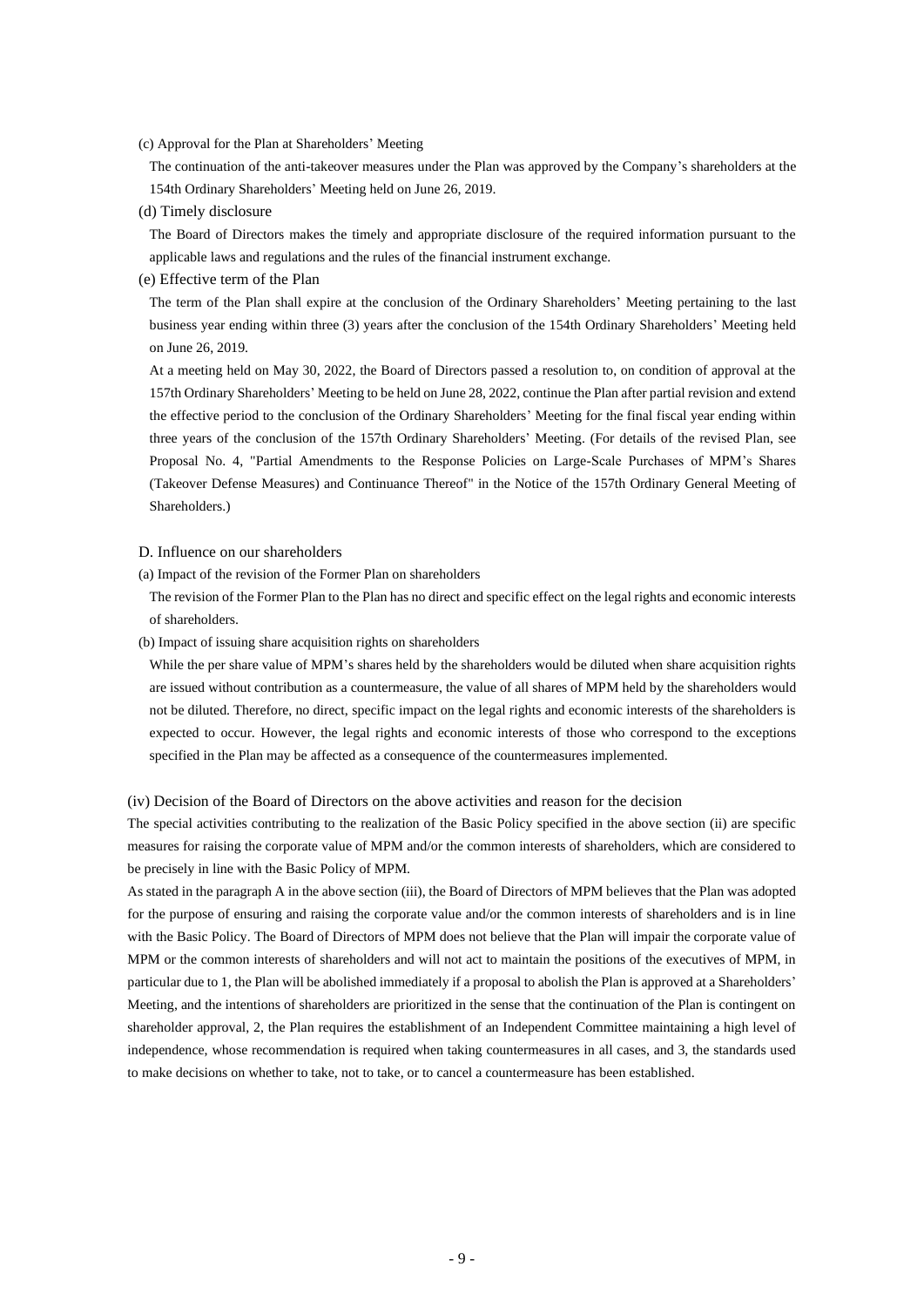# Consolidated statements of changes in shareholders' equity

From April 1, 2021 to March 31, 2022

|                                                         |                      |                 |                   |                 | (Million yen)                 |
|---------------------------------------------------------|----------------------|-----------------|-------------------|-----------------|-------------------------------|
|                                                         | Shareholders' equity |                 |                   |                 |                               |
|                                                         | Capital stock        | Capital surplus | Retained earnings | Treasury shares | Total shareholders'<br>equity |
| Balance at the beginning of the<br>period               | 36,561               | 8,555           | 10,967            | (152)           | 55,932                        |
| Cumulative effects of changes in<br>accounting policies |                      |                 | (168)             |                 | (168)                         |
| <b>Restated balance</b>                                 | 36,561               | 8,555           | 10,798            | (152)           | 55,763                        |
| Changes during period                                   |                      |                 |                   |                 |                               |
| Deficit disposition                                     |                      | (2,067)         | 2,067             |                 |                               |
| Profit attributable to owners of<br>parent              |                      |                 | 1,096             |                 | 1,096                         |
| Purchase of treasury shares                             |                      |                 |                   | (75)            | (75)                          |
| Disposal of treasury stock                              |                      |                 | (0)               | $\Omega$        | $\Omega$                      |
| Net changes in items other than<br>shareholders' equity |                      |                 |                   |                 |                               |
| Total changes during period                             | -                    | (2,067)         | 3,163             | (75)            | 1,020                         |
| Balance at end of period                                | 36,561               | 6,488           | 13,962            | (228)           | 56,784                        |

|                                                         | Accumulated other comprehensive income                         |                                               |                                               |                                                          |                              |                  |
|---------------------------------------------------------|----------------------------------------------------------------|-----------------------------------------------|-----------------------------------------------|----------------------------------------------------------|------------------------------|------------------|
|                                                         | Valuation<br>difference on<br>available-for-sale<br>securities | Foreign currency<br>translation<br>adjustment | Remeasurements<br>of defined benefit<br>plans | Total<br>accumulated<br>other<br>comprehensive<br>income | Non-controlling<br>interests | Total net assets |
| Balance at the beginning of the<br>period               | 3,942                                                          | 910                                           | 2,112                                         | 6,965                                                    | 4                            | 62,902           |
| Cumulative effects of changes in<br>accounting policies |                                                                |                                               |                                               |                                                          | (0)                          | (169)            |
| <b>Restated balance</b>                                 | 3,942                                                          | 910                                           | 2,112                                         | 6,965                                                    | $\overline{4}$               | 62,733           |
| Changes during period                                   |                                                                |                                               |                                               |                                                          |                              |                  |
| Deficit disposition                                     |                                                                |                                               |                                               |                                                          |                              |                  |
| Profit attributable to owners of<br>parent              |                                                                |                                               |                                               |                                                          |                              | 1,096            |
| Purchase of treasury shares                             |                                                                |                                               |                                               |                                                          |                              | (75)             |
| Disposal of treasury stock                              |                                                                |                                               |                                               |                                                          |                              | $\overline{0}$   |
| Net changes in items other than<br>shareholders' equity | 745                                                            | 42                                            | 5,069                                         | 5,858                                                    | $\Omega$                     | 5,859            |
| Total changes during period                             | 745                                                            | 42                                            | 5,069                                         | 5,858                                                    | $\overline{0}$               | 6,880            |
| Balance at end of period                                | 4,688                                                          | 952                                           | 7,182                                         | 12,824                                                   | 5                            | 69,613           |

(Note) The stated amounts are rounded down to the nearest million yen.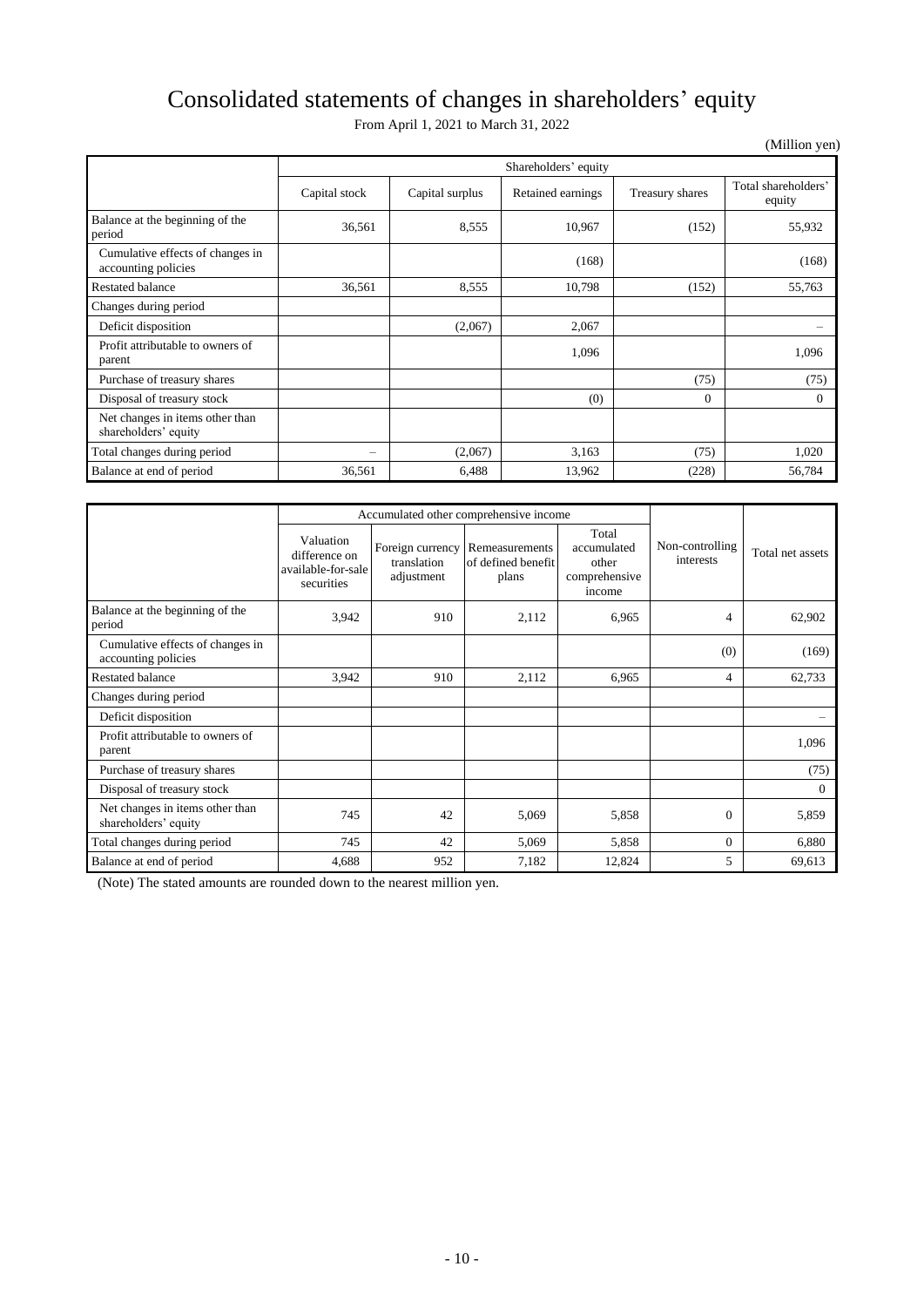# Notes to Consolidated Financial Statements

(Significant matters that form the basis for preparing consolidated financial statements)

1. Scope of consolidation

(1) Number of consolidated subsidiaries: 23

| Names of major consolidated subsidiaries: | Mitsubishi Oji Paper Sales Co., Ltd.   |
|-------------------------------------------|----------------------------------------|
|                                           | Kitakami HiTec Paper Corporation       |
|                                           | Diamic Co., Ltd.                       |
|                                           | KJ Specialty Paper Co., Ltd.           |
|                                           | Mitsubishi Paper Holding (Europe) GmbH |
|                                           | Mitsubishi HiTec Paper Europe GmbH     |
|                                           |                                        |

Hakuryo Paper Technology KK is excluded from the scope of consolidation due to its liquidation during the fiscal year under review.

# (2) Names of major non-consolidated subsidiaries:

Names of major non-consolidated subsidiaries MP Juarez, LLC.

| Reason for exclusion from the scope of | The non-consolidated subsidiaries (7 companies) have been excluded from the           |
|----------------------------------------|---------------------------------------------------------------------------------------|
| consolidation                          | scope of consolidation as they are all small in size and the amounts of total assets, |
|                                        | net sales, profit or loss (amount corresponding to equity interest) and retained      |
|                                        | earnings (amount corresponding to equity interest) do not materially impact the       |
|                                        | consolidated financial statements.                                                    |

- 2. Matters related to the application of the equity method
- (1) Number of affiliates accounted for using equity method: 3

| Names of major equity method companies | MPM Oji Eco Energy Co., Ltd.  |
|----------------------------------------|-------------------------------|
|                                        | Hyogo Clay Co., Ltd.          |
|                                        | Forestal Tierra Chilena Ltda. |

(2) Names, etc. of non-consolidated subsidiaries and affiliates to which the equity method does not apply

| Name of major company                     | MP Juarez, LLC.                                                                                                                                                                                                                                                                                                                                             |
|-------------------------------------------|-------------------------------------------------------------------------------------------------------------------------------------------------------------------------------------------------------------------------------------------------------------------------------------------------------------------------------------------------------------|
| Reason for not applying the equity method | The profit/loss (corresponding to the equity owned by the Company), retained<br>earnings (corresponding to the equity owned by the Company), and other factors<br>of the companies (12 companies) excluded from the application of the equity<br>method have a negligible impact on the consolidated financial statements and<br>lack overall significance. |

(3) Matters deemed particularly important to be stated concerning the procedures for the application of equity method

The financial statements used for equity method companies having different accounting periods are based on the business years of the respective companies.

3. Fiscal years of consolidated subsidiaries

The period-end date of the following six consolidated subsidiaries is December 31.

Mitsubishi Paper Holding (Europe) GmbH

Mitsubishi HiTec Paper Europe GmbH

Mitsubishi Imaging (MPM), Inc.

MPE Real Estate GmbH & Co. KG

Zhuhai MPM Filter Limited

MPM Hong Kong Limited

The consolidated financial statements incorporate financial statements as of March 31 with adjustments necessary for consolidation for significant transactions arising during the period up to the date of consolidated settlement.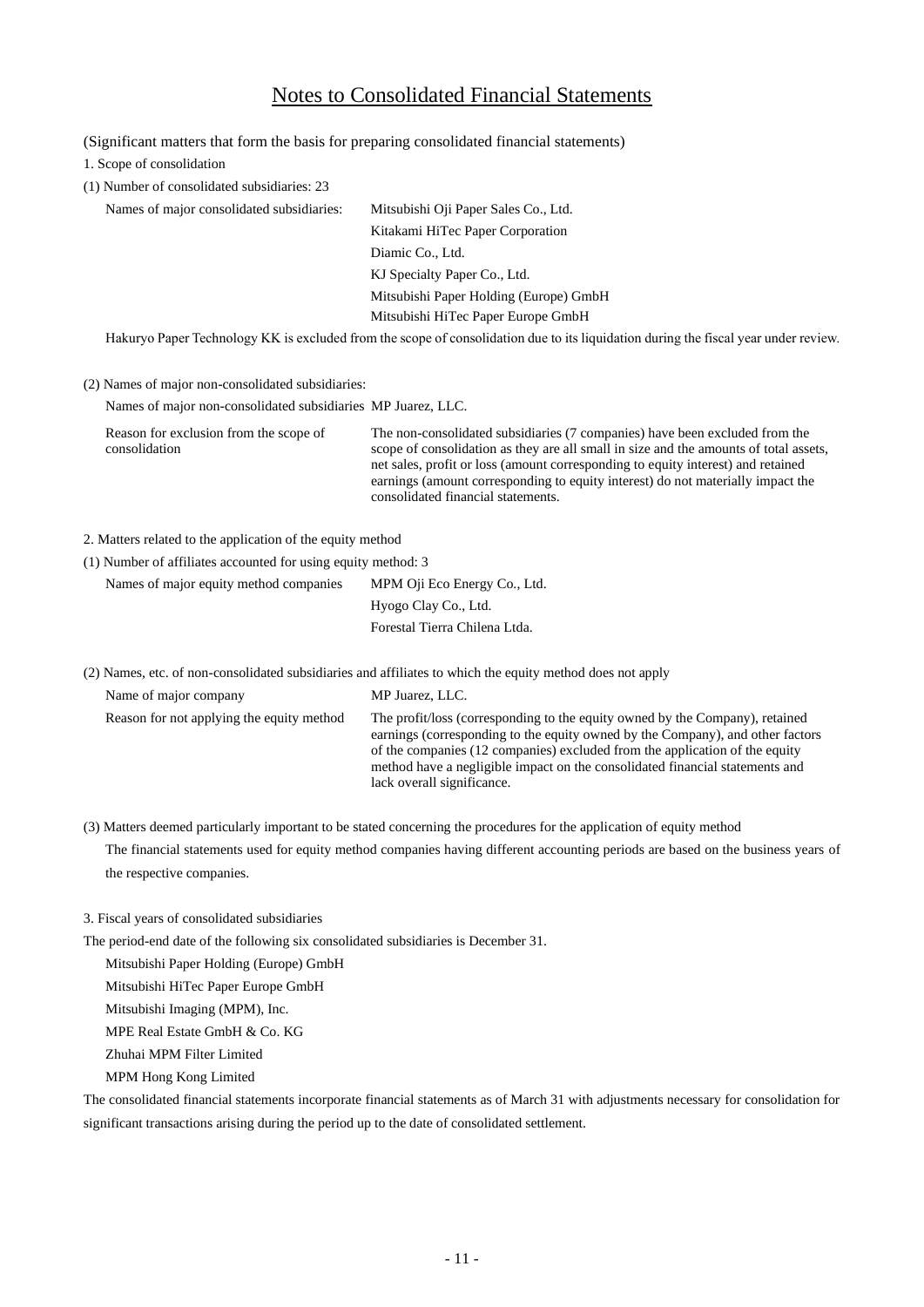#### 4. Notes regarding accounting policies

#### (1) Valuation standards and methods for important assets

- (i) Securities
	- Available-for-sale securities

Securities other than shares, etc. without market value

Market value method (Valuation differences are reported as a component of shareholders' equity and the cost of securities sold is

calculated using the moving average method.)

Shares, etc. without market value

Stated at cost determined by the moving-average method

(ii) Derivative transaction

Stated at market value

(iii) Inventories

Stated primarily at cost using the periodic average method and the moving-average method (The value in the balance sheet is calculated by the method of book value devaluation based on lowering of profitability)

- (2) Depreciation method for important depreciable assets
	- (i) Property, plant and equipment (excluding leased assets)
		- Buildings
		- Straight-line method

Property, plant and equipment excluding buildings

Straight-line method The declining-balance method is used for the MPM head office and other offices and certain of its subsidiaries. The straight-line method is applied for structures acquired from April 1, 2016.

(ii) Intangible assets (excluding leased assets)

The straight-line method is applied. Software (used in the Company) is amortized over the estimated useful life of the software (five years) in the Company.

(iii) Leased assets

Leased assets relating to finance leases wherein ownership of the leased asset does not transfer to the lessee. The straight-line method on the assumption that the lease term is the useful life and residual value is zero.

# (3) Accounting standards for significant allowances and provisions

(i) Allowance for doubtful accounts

To prepare for possible losses on uncollectible receivables held as of the end of fiscal year, the Company and its domestic subsidiaries provide allowances equal to the estimated amount of uncollectible receivables for general receivables based on historical rates and for specific receivables, including doubtful receivables, based on consideration of their individual collectability. Allowances for doubtful accounts at overseas subsidiaries are posted in accordance with applicable regulations of their respective countries.

(ii) Provision for share awards

To prepare for the issuance of the Company's shares pursuant to regulations for the stock-based compensation of Directors and Executive Officers, the portion of the estimated amount to be paid in the consolidated fiscal year under review is posted.

- (4) Accounting standards for significant revenues and expenses
	- The Group recognizes revenues through the following five steps:
		- Step 1: Identify the contract with the customer.
		- Step 2: Identify the performance obligations in the contract.
		- Step 3: Determine the transaction price.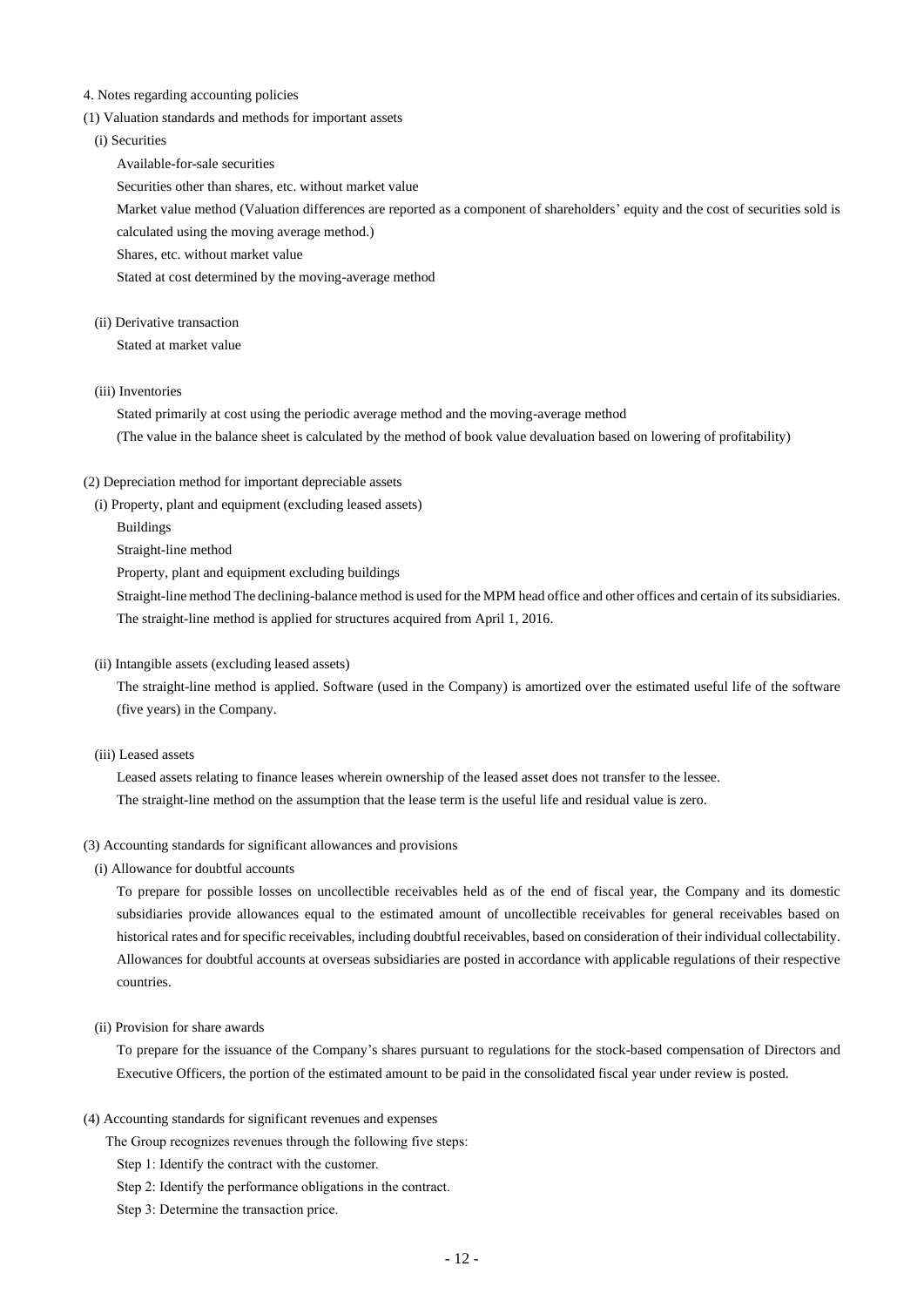Step 4: Allocate the transaction price to the separate performance obligations in the contract.

Step 5: Recognize revenue when or as the entity satisfies the performance obligations.

The principal businesses of the MPM Group include the manufacturing and sale of products in its paper and pulp business, imaging business, and functional material business. In domestic sales, revenue is recognized when the control of products is transferred to customers normally upon the acceptance inspection of products performed by customers or upon the arrival of products at customers, which is considered the fulfillment of performance obligations. However, revenue is recognized upon shipment of products if the period between shipping and transfer of control of products to customers is the normal period. In export sales, the Group recognizes revenue when the risk burden is transferred to customers according to trade conditions specified by the Incoterms and other rules. Transaction prices are calculated by subtracting sales incentives from the amount of promised consideration in contracts with customers.

Considerations for transactions are received within one year from the fulfillment of performance obligations and important financial factors are not included.

With respect to chargeable subcontracting corresponding to repurchase agreements, supplied goods remaining at subcontractors as financial transactions are recognized as inventories, and the amount equivalent to the ending inventory of supplied goods remaining at subcontractors is recognized as liabilities related to chargeable subcontracting. A transaction in which the Company's role in the sale of a product to a customer is that of an agent is recognized as a net amount determined by subtracting the amount paid to a third party from the total amount of the consideration for the transaction.

(5) Other important matters for the preparation of consolidated financial statements

(i) Standard for posting retirement benefit liability

To provide for employees' retirement benefits, the amount remaining after the deduction of pension plan assets (including retirement benefit trusts) from retirement benefit obligations based on estimated amounts as of the end of the consolidated fiscal year is posted as a net defined benefit liability.

If the amount of pension plan assets exceeds the amount of retirement benefit obligations, the excess amount is accounted for as a net defined benefit asset.

Prior service costs are expensed based on the straight-line method for a certain number of years (eight to 15 years) within the average remaining years of service of employees when costs accrue from their service. Actuarial differences are expensed from the fiscal year following the year in which the expenses accrue, which are based on the straight-line method for a certain number of years (eight to 15 years) within the average remaining years of service of employees when actuarial differences accrue.

Unrecognized actuarial differences and unrecognized prior service cost are posted in the remeasurement of defined benefits plans under accumulated other comprehensive income in the section of net assets after tax effect adjustment.

(ii) Standards for translating significant foreign currency-denominated assets or liabilities into Japanese yen

Foreign currency monetary assets and liabilities are translated into yen at the year-end spot exchange rate, and translation adjustments are accounted for as profit or loss.

Assets and liability of consolidated overseas subsidiaries are translated into Japanese yen at the exchange rates prevailing on the closing date of the consolidated overseas subsidiaries, their revenues and expenses are translated into Japanese yen at the average exchange rate for the period, and the resulting gains or losses are included in foreign currency translation adjustment and noncontrolling interests in the section of net assets.

#### (iii) Significant hedge accounting

In cases where the interest rate swaps meet the conditions for hedge accounting, special treatment is adopted. Designated hedge accounting is applied to certain monetary receivables and payables denominated in foreign currencies hedged by forward exchange.

(iv) Application of a consolidated taxation system

The Company uses the consolidated taxation system.

(v) Application of tax effect accounting for transition from the consolidated taxation system to the group tax sharing system The Company and certain of its domestic consolidated subsidiaries will shift from the consolidated taxation system to the group tax sharing system in the next fiscal year. However, in relation to the transition to the group tax sharing system, which is newly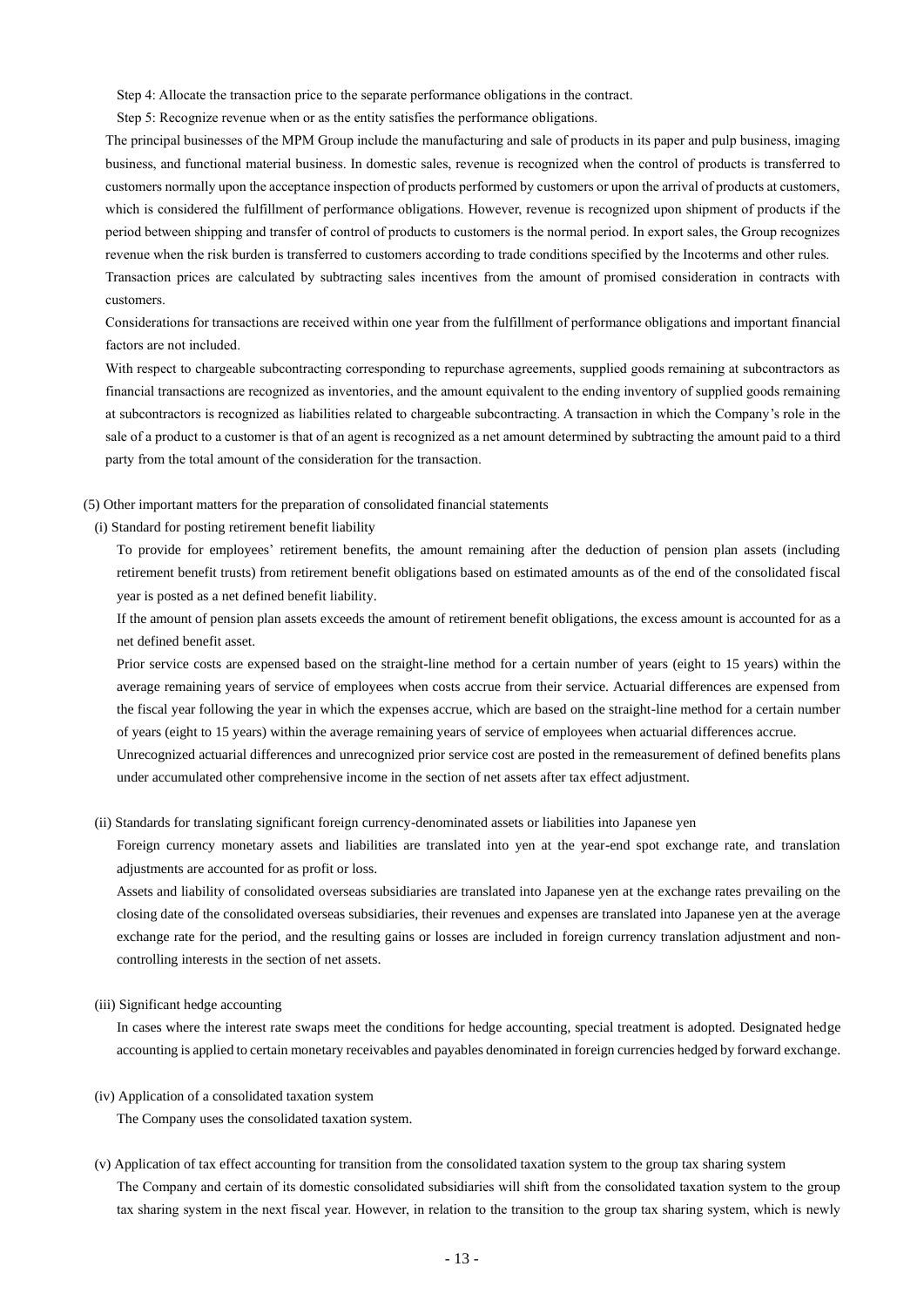established under the Act for Partial Revision of the Income Tax Act and Other Acts (Act No. 8 of 2020) and the items regarding which the non-consolidated taxation system was reviewed in line with the transition to the group tax sharing system, the Company and certain of its domestic consolidated subsidiaries do not implement the provisions of Paragraph 44 of the Partial Amendments to Accounting Standard for Tax Effect Accounting (ASBJ Statement No. 28; February 16, 2018) but comply with the provisions of the tax regulations prior to the revision with respect to amounts of deferred tax assets and deferred tax liabilities, in accordance with the treatment stipulated in Paragraph 3 of the Practical Solution on the Treatment of Tax Effect Accounting for the Transition from the Consolidated Taxation System to the Group Tax Sharing System (ASBJ PITF No.39; March 31, 2020).

From the beginning of the next fiscal year, the Company will apply "Handling of Accounting and Disclosure When Applying the Group Tax Sharing System" (Practical Issues Task Force No. 42, August 12, 2021), which specifies the handling of accounting treatment and disclose of income taxes and local income taxes when the group tax sharing system is applied.

#### (Changes of accounting policy)

(Adoption of the Accounting Standard for Revenue Recognition, etc.)

The Company has applied the Accounting Standard for Revenue Recognition (ASBJ Statement No. 29, March 31, 2020), etc. since the beginning of the fiscal year under review and recognizes revenue in the amount expected to be received in exchange for the promised goods or services when control of the goods or services is transferred to the customer.

A major change resulting from this is a change in the method of treating sales incentives from selling, general and administrative expenses to the amount determined by subtracting the estimated amount of change in a consideration for a transaction from the transaction price. For transactions in which the Group's role in the sale of commodities or products to the customer is that of an agent, the Group previously recognized the total amount of the consideration received from the customer as revenue. However, the Group has changed to a method of recognizing revenue on a net basis deducting the amount paid to third parties from the total amount of the consideration.

The application of the Revenue Recognition Accounting Standard follows the provisional treatment provided for in the proviso of Paragraph 84 of the Revenue Recognition Accounting Standard. The cumulative effects in case of retroactively applying the new accounting policy to before the beginning of the fiscal year under review are adjusted in retained earnings at the beginning of the fiscal year, and the new accounting policy is applied from this initial balance.

Notes and accounts receivable - trade, which was indicated under current assets in the consolidated balance sheets for the previous fiscal year, is included in notes receivable - trade and accounts receivable - trade and other indicated under current liabilities is included in contract liabilities and other from the fiscal year under review.

As a result, net sales, cost of sales, selling, general and administrative expenses, and non-operating expenses decreased 1,329 million yen, 1,162 million yen, 207 million yen, and 9 million yen, respectively, and operating profit, ordinary profit, and profit before income taxes increased 40 million yen, 49 million yen, and 49 million yen, respectively, in the consolidated statement of income for the fiscal year under review in comparison to those prior to the application of the Accounting Standard for Revenue Recognition.

With cumulative impacts reflected on net assets as of the beginning of the fiscal year under review, the initial balance of retained earnings in the consolidated statement of changes in equity decreased by 168 million yen.

#### (Application of Accounting Standard for Fair Value Measurement, etc.)

The Company started applying the Accounting Standard for Fair Value Measurement (ASBJ Statement No. 30, July 4, 2019, hereinafter the "Fair Value Measurement Accounting Standard") and the implementation guidance on the Fair Value Measurement Accounting Standard from the beginning of the fiscal year under review. Accordingly, the Company will apply new accounting policies prescribed in the Fair Value Measurement Accounting Standard and the like in the future in accordance with transitional handling stipulated in Section 19 of the same Standard and Section 44-2 of the Accounting Standard for Financial Instruments (ASBJ Statement No. 10, July 4, 2019). The application has no impact on the consolidated financial statements.

With respect to notes on financial instruments, the Company has decided to add notes including those regarding a breakdown of the fair value of financial instruments by fair value level.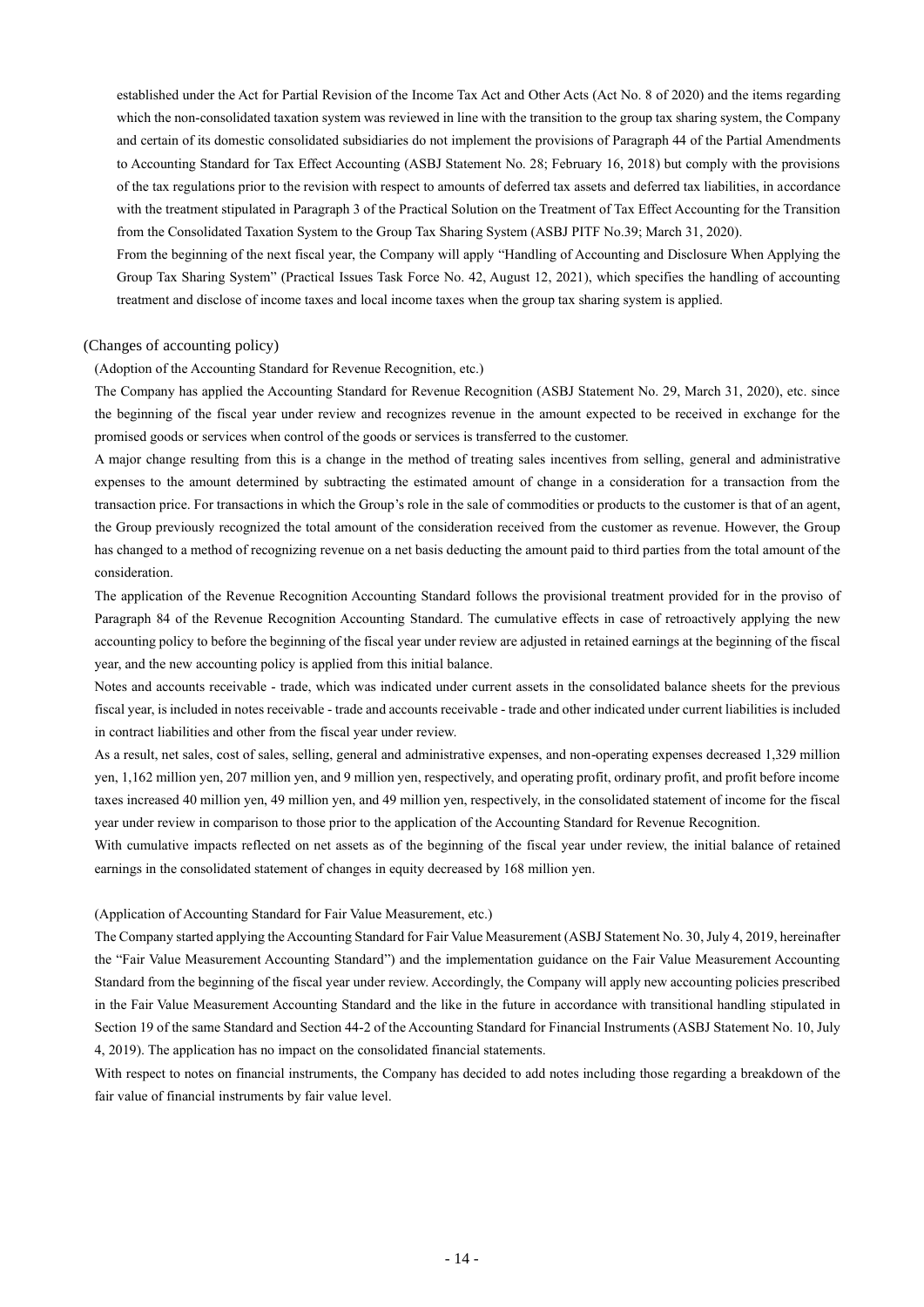(Changes in Method of Presentation)

(Consolidated Statements of Income)

"Insurance income" under "Extraordinary income," which was independently presented in the previous consolidated fiscal year, is included in "Other" in the current consolidated fiscal year, since it has become insignificant in terms of amount.

In addition, "Extra retirement payments," which was included in "Other" under "Extraordinary losses" in the previous consolidated fiscal year, is separately presented in the current consolidated fiscal year, since it has become significant in terms of amount.

#### (Notes to accounting estimates)

Items whose amounts are reserved in the consolidated financial reports for this consolidated fiscal year due to the accounting estimate and that may have a major impact on the consolidated financial reports for the following consolidated fiscal year are as follows: 1. Whether recognition of Impairment loss on non-current assets is necessary

(1) Amounts recorded in the consolidated financial statements for the consolidated fiscal year under review

The Hachinohe site (property, plant and equipment of 44,795 million yen) centering on MPM's Hachinohe Mill in the paper and pulp business segment has recovered to a certain degree from a significant decrease in profit incurred in the previous fiscal year due to COVID-19.

However, a steep rise in prices of raw materials and fuel prevented a full recovery in profitability and consecutive operating losses were posted. Due to an indication of an impairment loss as a result, the Company has assessed the recognition of an impairment loss. As a consequence, the total amount of undiscounted future cash flow based on future business plans was estimated to exceed the book value of non-current assets in the asset group and consequently an impairment loss was not recognized.

#### (2) Information about important accounting estimates related to items identified

The Group categorizes business assets primarily in units of paper mills being production bases.

The recognition of impairment losses is assessed by comparing the book value of an asset group and the total amount of undiscounted future cash flow based on the future business plan for that asset group. If the assessment finds that the total amount of undiscounted future cash flow falls below the book value and an impairment loss must be recognized, the book value is reduced to the recoverable amount (net selling price or value in use, whichever is higher) and the amount of decrease in the book value is recognized as an impairment loss.

Due to structural changes in the demand environment, the Company assumed that demand for key products would not return to the situation that prevailed prior to the COVID-19 pandemic and that sales volume would gradually decrease over the long run. Prices of raw materials and fuel are surging globally due in part to the Russian invasion of Ukraine and the estimates were made on the assumption that prices would remain at a high level after a decrease to a certain extent in the latter half of FY2022.

While the estimates are based on information available at the time of preparing the consolidated financial statements, the assumption used for the estimate is highly uncertain and an impairment loss on non-current assets may be incurred if revision becomes necessary owing to factors such as changes in economic condition.

- 2. Recoverability of deferred tax assets
- (1) Amounts recorded in the consolidated financial statements for the consolidated fiscal year under review

Deferred tax assets (net) 689 million yen

(2) Information about important accounting estimates related to items identified

The Group posts deferred tax assets based on the appropriateness of company category, adequacy of future taxable income, scheduling of future reversals of temporary differences, etc. presented in the Implementation Guidance on Recoverability of. Deferred Tax Assets (ASBJ Guidance No. 26).

Estimation of future taxable income is based on future business plans.

The quantity of mainstay products sold in the paper and pulp business was estimated on the assumption that the condition would not return to that prior to the COVID-19 pandemic but would gradually decrease in the long run due to structural changes in the demand environment and that the impact of high prices raw materials and fuel would continue after some decrease in the latter half of FY2022. The forecasts for sales volume in other businesses are based on assumptions that took into account trends in demand, economic conditions, and other factors.

While such estimates are based on information available at the time of preparing the consolidated financial documents, the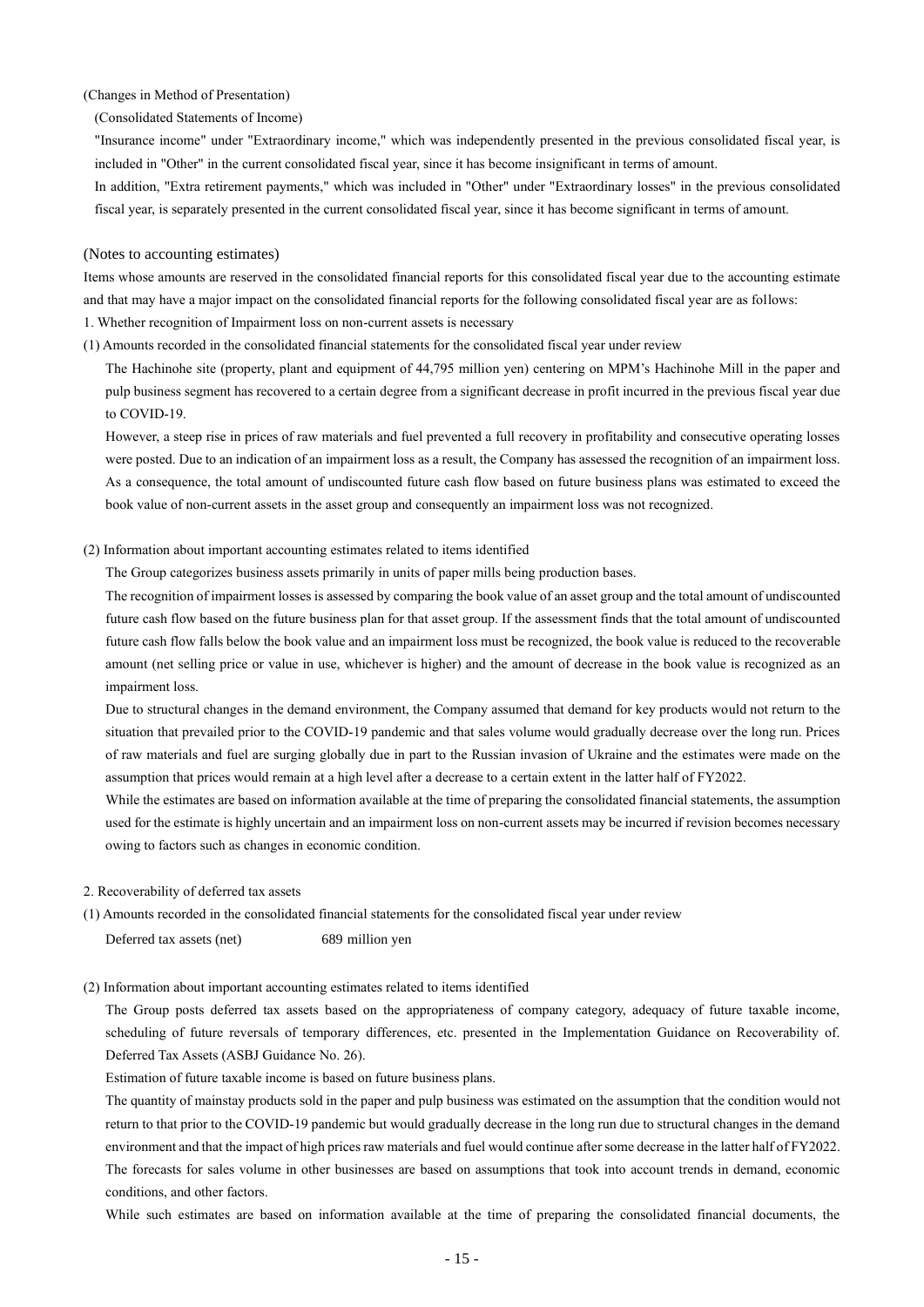assumptions used for the estimation are highly uncertain and any failure to ensure stable taxable income in the future owing to factors such as changes in economic conditions may have a significant impact on the amount of deferred tax assets in the following fiscal year.

#### (Notes on changes made to accounting estimates)

The Company changed the number of years in the expense period of actuarial differences in the accounting treatment of retirement benefits from 11 years to 10 years beginning in the fiscal year under review due to reduction of the average remaining years of service of employees.

As a result of this change, operating income, ordinary income and profit before income taxes each decreased 44 million yen in the fiscal year under review.

#### (Additional information)

(Solicitation for voluntary retirement)

At a meeting of the Board of Directors held on December 23, 2021, the Company passed a resolution to solicit voluntary retirement.

## (1) Reason for solicitation for voluntary retirement

The Company faces particularly challenging circumstances due to a fall in demand for existing products and a surge in prices of raw materials and fuel. While it is currently striving to change its business structure by building new businesses and instituting a range of cost cutting measures, the market for its existing businesses is likely to continue to contract in the coming years. The Company, therefore, considers personnel rationalization inevitable and decided to solicit voluntary retirement.

#### (2) Outline of the solicitation for voluntary retirement

- (1) Applicable Company: Mitsubishi Paper Mills Limited
- (2) Range of voluntary retirement: Full-time employees aged 40 years and above (excluding blue-collar workers) as of April 1, 2022.
- (3) Number of applicants solicited: 60
- (4) Application Period: June 1 through June 13, 2022 (tentative)
- (5) Date of retirement: July 20, 2022 (plan)
- (6) Preferential treatment: An additional amount will accompany the regular retirement allowance. The Company will support any who apply for assistance in their career transition via a re-employment support company.

#### (3) Future Outlook

The additional retirement benefits and other expenses incurred due to the solicitation will be posted as an extraordinary loss in the next consolidated fiscal year.

#### (Performance-linked stock remuneration plan)

The Company has adopted a performance-linked stock compensation plan ("the Plan|") applicable to Directors and Executive Officers (excluding Outside Directors, non-executive directors, and non-residents of Japan; collectively. "Directors, etc.") as a transparent and objective executive compensation plan linked to the Company's business performance and share value, for the purpose of facilitating medium- to long-term improvement in corporate performance, encouraging contribution to an increase in corporate value, and promoting profit and loss sharing with shareholders,

The accounting for the Plan is in line with the Practical Solution on Transactions of Delivering the Company's Own Stock to employees through trusts (ASBJ PITF No. 30, March 26, 2015).

#### (1) Transaction overview

The Company has adopted a framework called Board Incentive Plan trust ("BIP Trust") as a trust for the Plan. Like Performance Shares and Restricted Stock in Europe and North America, a BIP Trust is a system whereby shares in the Company and cash equivalent to the conversion amount of the Company's shares will be delivered or provided to Directors, etc. in accordance with their rank, degree of achievement of financial targets, and other factors.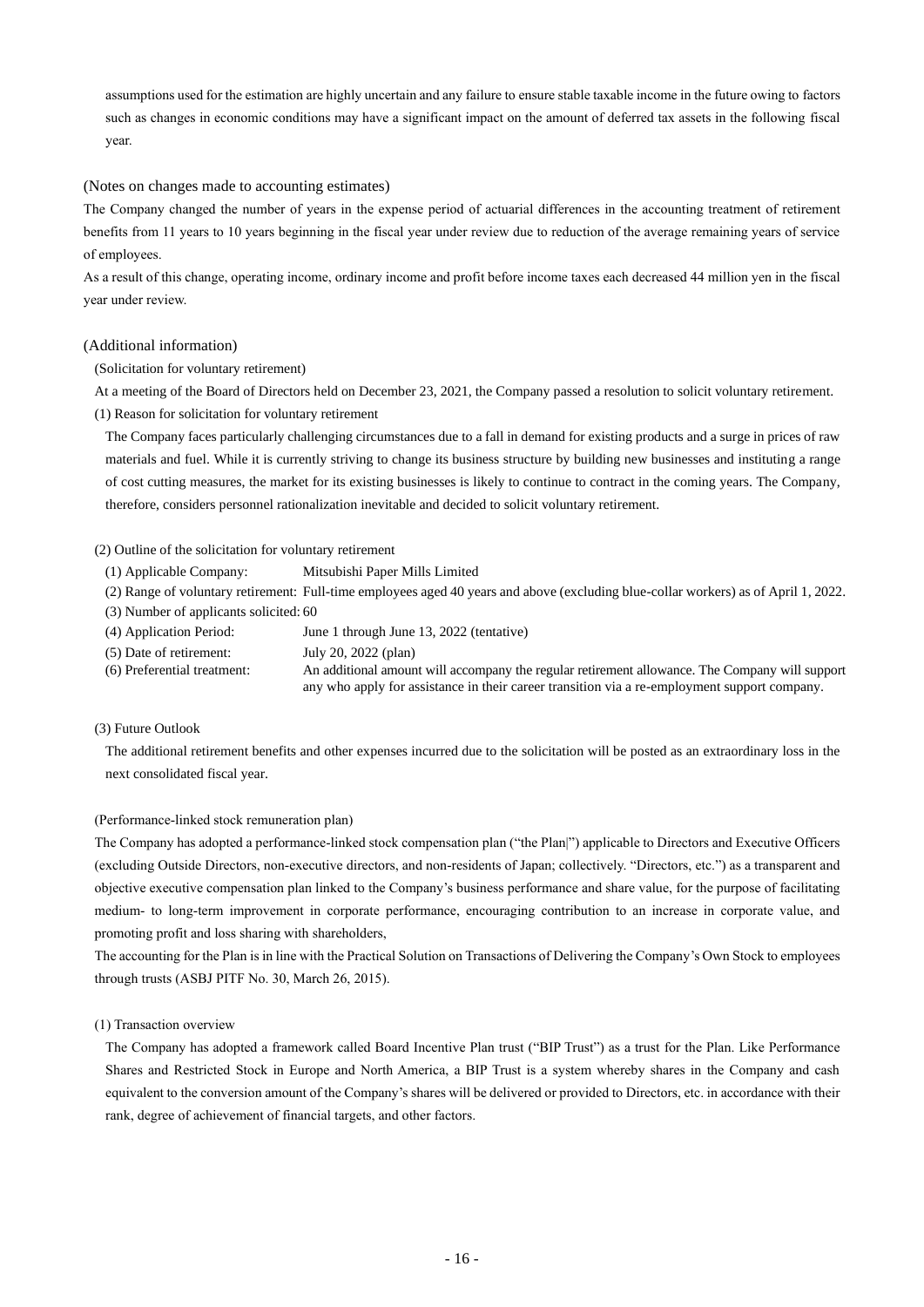# (2) Treasury shares remaining in the trust

The Company's shares remaining in the trust are recorded at the book value (excluding all incidental expenses) in the section of net assets as treasury shares in the trust. The book value and number of these treasury shares were 75 million yen and 203,600 shares, respectively, as of March 31, 2022.

(Notes to the Consolidated Balance Sheet)

1. Collateral assets

| (i) Assets pledged as collateral and collateralized loans are as follows: |                 |
|---------------------------------------------------------------------------|-----------------|
| Collateral assets                                                         |                 |
| Machinery, equipment and vehicles                                         | 708 million yen |
|                                                                           |                 |
| Collateralized loans                                                      |                 |
| Long-term borrowings (including current portion)                          | 708 million yen |

(ii) Factory foundation revolving mortgage applies to the following assets, which, however, are not secured liabilities and are therefore not, in effect, pledged as collateral.

| Buildings and structures                                             | 11,074 million yen    |
|----------------------------------------------------------------------|-----------------------|
| Machinery, equipment and vehicles                                    | 10,799 million yen    |
| Land                                                                 | 9,127 million yen     |
| Others                                                               | 41 million yen        |
| Total                                                                | 31,042 million yen    |
| 2. Accumulated depreciation on property, plant and equipment totaled | $405,353$ million yen |
| 3. Reduction entry of non-current assets                             | 1,740 million yen     |

4. Liabilities on guarantee

Amount of debt guarantee for borrowings, etc. from financial institutions such as companies other than consolidated companies

| Employees (property accumulation residence fund loans, etc.) | 256 million yen |
|--------------------------------------------------------------|-----------------|
| Other: 1 account                                             | 8 million yen   |
| Total                                                        | 264 million yen |

5. Retroactive obligations for securitization of receivables 1,405 million yen

(Notes to consolidated statements of income)

1. Impairment losses

The Group posted an impairment loss in the asset groups below.

| Location             | Use                      | Type                                     | <b>Impairment</b> losses |
|----------------------|--------------------------|------------------------------------------|--------------------------|
| Tsukuba, Ibaraki     | Assets to be disposed of | Land and Buildings                       | 626 million yen          |
| Shirakawa, Fukushima | Idle assets              | Buildings, machinery and equipment, etc. | 492 million yen          |
| Nagaokakyo, Kyoto    | Idle assets              | Machinery and equipment, etc.            | 186 million yen          |
| Hachinohe, Aomori    | Idle assets              | Buildings and structures, etc.           | 12 million yen           |

The book value of assets to be disposed of and idle assets was reduced to a recoverable amount and the reduced amount was recognized as an impairment loss under extraordinary losses. The said recoverable amount is measured at the net sales value. The assets to be disposed of were assessed based on rational selling price estimates and the book value of the idle assets was reduced to the memorandum value.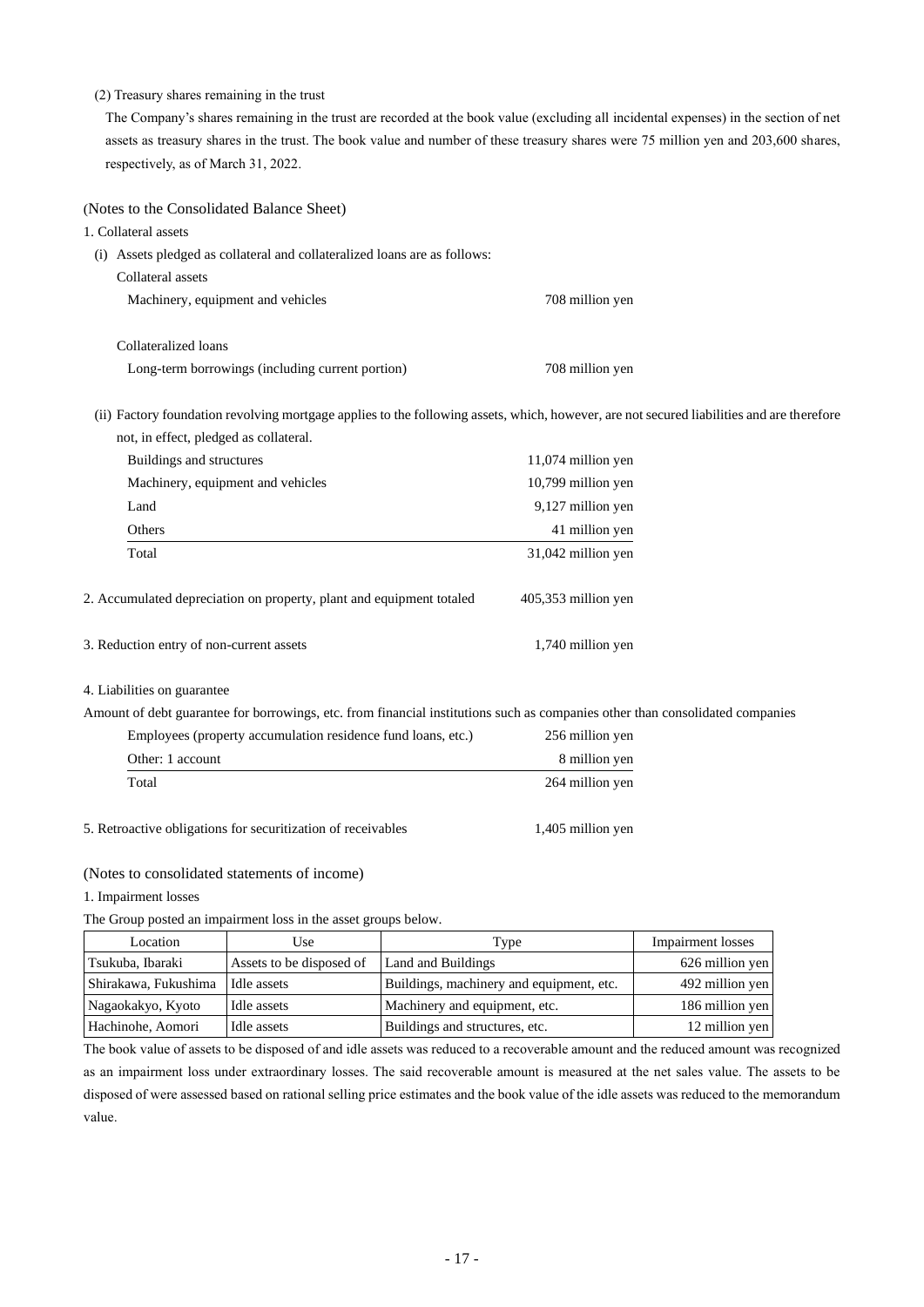# (Notes to the consolidated statements of changes in equity)

# 1. Class and number of issued shares

| Class of shares | At the beginning of the<br>fiscal year ended March<br>31, 2022 | Increase                 | Decrease | At the end of the fiscal<br>year ended March 31,<br>2022 |
|-----------------|----------------------------------------------------------------|--------------------------|----------|----------------------------------------------------------|
| Common shares   | 44.741.433                                                     | $\overline{\phantom{a}}$ | -        | 44.741.433                                               |

2. Dividends

(1) Cash dividends paid

Not applicable.

(2) Dividends with a record date in the current fiscal year but an effective date in the following fiscal year. Not applicable.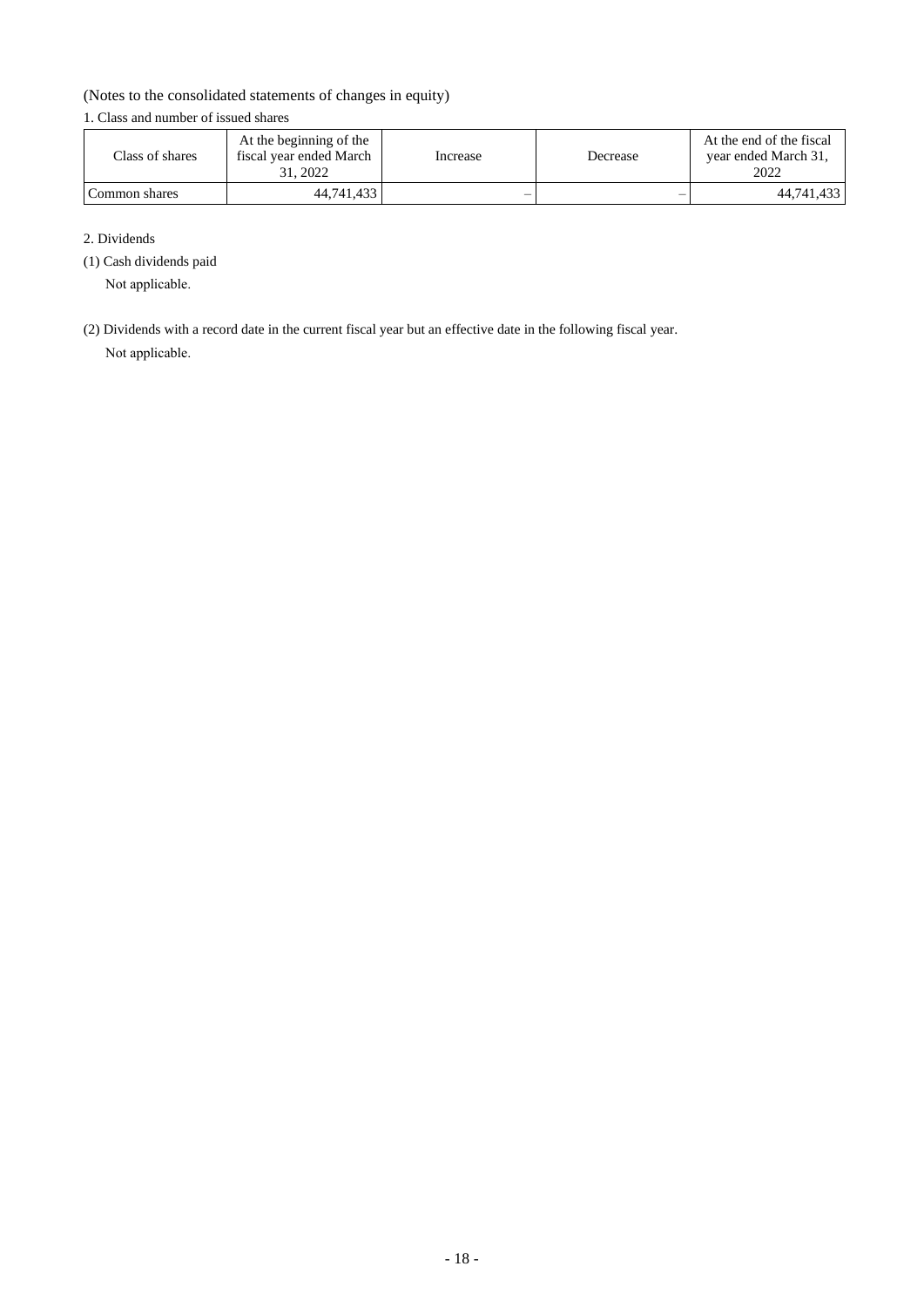#### (Notes to financial instruments)

- 1. Matters related to the status of financial instruments
- (1) Policies on the use of financial instruments

The Group finances funds (primarily bank borrowings) necessary in light of its capital expenditure plans to operate, in principle, paper and pulp business, imaging business, and functional material business. The Group uses temporary surplus funds for short-term deposits, etc. and finances short-term working capital through bank borrowings and the issuance of commercial papers. Derivative trading is used to avoid the risk of interest-rate fluctuations of borrowings. The Group has a policy of not engage in speculative transactions.

(2) Description of financial instruments and associated risks, and risk management structure

Notes and accounts receivable - trade, which are operating receivables, are exposed to customers' credit risk. The Group has established a system of managing the due dates and the balance of receivables for each customer according to its credit management regulations and learn the credit status of main customers at all times. Foreign currency-denominated operating receivables from the Group's global businesses are exposed to the risk of exchange fluctuations. Much of this risk is reduced by the balance of foreign currency-denominated accounts payable.

Stocks that are investment securities are exposed to the risk of fluctuations in market prices. They largely consist of shares in companies with which the Group has business relationships, whose market value is periodically checked.

Notes and accounts payable - trade and electronically recorded obligations - operating, which are operating payables, mature in less than one year.

Among the borrowings, short-term borrowings are collected primarily for business transactions and long-term borrowings, bonds payable, and lease obligations in financial lease transactions are used to collect funds, in principle, for capital expenditure, and redemption dates for most of them are within five years after the settlement date. The interest rates of part of the long-term borrowings are floating rates, which are exposed to the risk of interest-rate fluctuations. The Group hedge the risk using derivative trading (Interest rate swaps).

The purpose of interest rate swap transactions is to hedge the risk of fluctuations in interest rates on borrowings. The method of assessing the effectiveness of hedging is omitted through the assessment of the fulfillment of requirements for interest swaps subject to specified hedge accounting treatment. The Group follows its internal rules specifying trading authority in the operation and management of derivative trading. The Group trades derivatives only with high-rated financial institutions to reduce the credit risk of its counterparts.

Operating liabilities and borrowings are exposed to liquidity risks, which the Group manages primarily by each company by preparing monthly financing plans.

(3) Supplemental explanation about the fair values of financial instruments

The fair values of financial instruments are based on market prices, or if market prices are not available, are based on rational valuations. Since the calculations of fair values include variable factors, fair values could change when different assumptions are used.

#### 2. Matters related to the market prices of financial instruments, etc.

The balance sheet amount and fair value of each category of financial instruments, and the difference between them as of March 31, 2022 are shown in the table below. Stocks and others without a quoted market price are not included in the table below. (Please refer to (Note 2))

Notes to cash are omitted, and notes to deposits, notes receivable, accounts receivable, notes and accounts payable - trade, electronically recorded obligations - operating, short-term borrowings, and commercial paper are omitted due to the proximity between their market value and book value resulting from the short-term settlement of such instruments.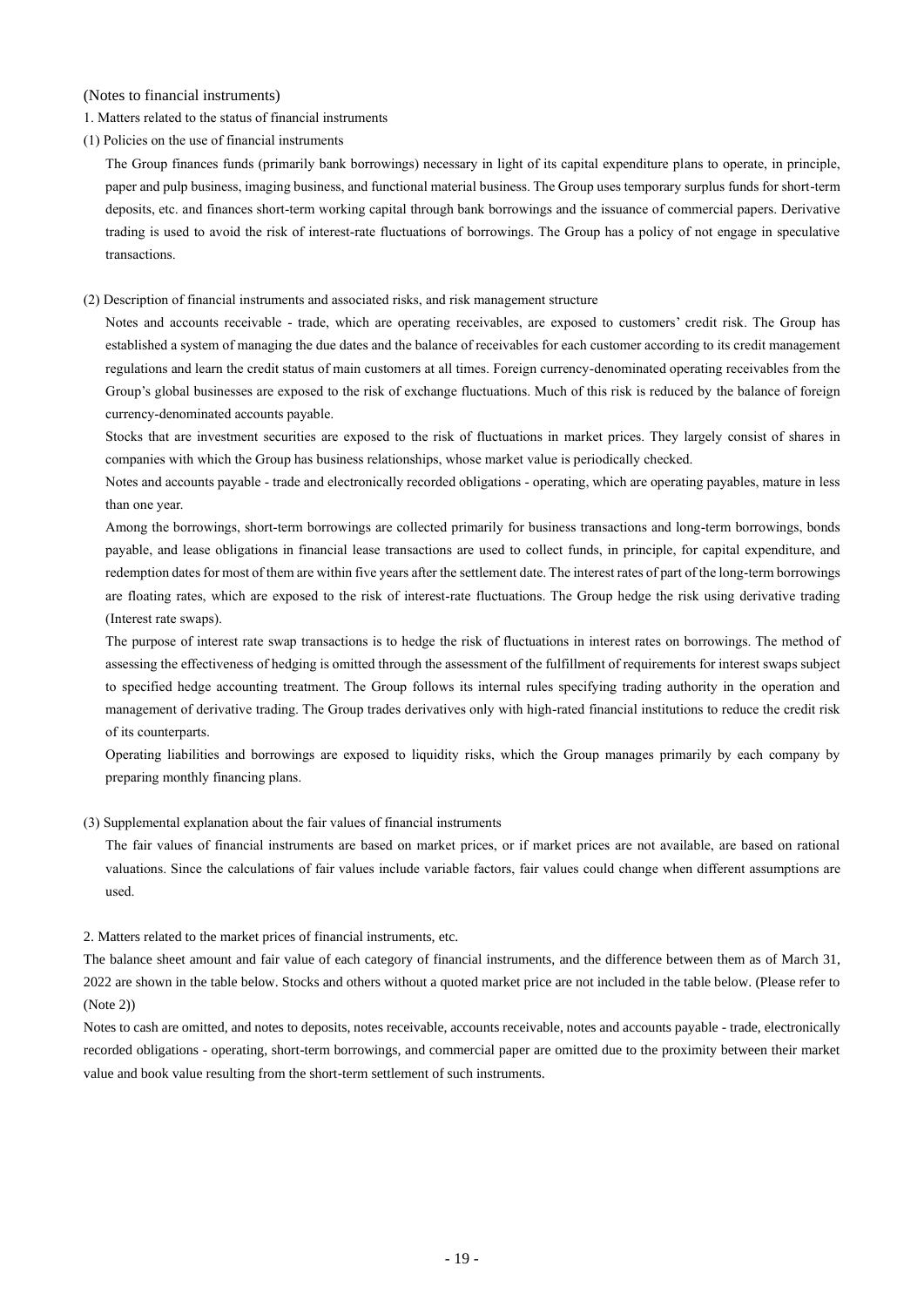|                                                                                              | Consolidated balance<br>sheet amount | Market value | Difference |
|----------------------------------------------------------------------------------------------|--------------------------------------|--------------|------------|
| (1) Investment securities                                                                    |                                      |              |            |
| Available-for-sale securities                                                                | 14,609                               | 14,609       |            |
| Total assets                                                                                 | 14,609                               | 14.609       |            |
| (2) Long-term borrowings<br>(including the current portion of long-term borrowings) (Note 1) | 41,072                               | 41,171       | 98         |
| Total liabilities                                                                            | 41,072                               | 41,171       | 98         |
| (3) Derivative transactions                                                                  |                                      |              |            |

(Note 1) The current portion of long-term loans payable (11,112 million yen on the consolidated balance sheet) is included.

(Note 2) Unlisted shares without market price (5,259 million yen on the consolidated balance sheet) are not included in (1) availablefor-sale securities under investment securities due to the absence of market prices.

3. Breakdown of financial instruments by level of market value

The market values of financial instruments are classified into the following three levels according to the observability and importance of inputs used in the calculation of market values.

Level 1 market value: market value calculated using market prices, on an active market, of assets or liabilities whose market value is calculated of the observable inputs related to the calculation of market value

Level 2 market value: market value calculated using inputs other than the inputs used for Level 1 of the observable inputs related to the calculation of market value

Level 3 market value: market value calculated using inputs that are not observable related to the calculation of market value

If more than one input that has a significant effect on the calculation of market value is used, the market value is classified to the level of inputs whose priority is lowest in the calculation of market value.

(1) Financial assets and financial liabilities whose market prices are used as the value posted on the consolidated balance sheet

| Classification                | Market value (million yen) |                          |         |        |  |
|-------------------------------|----------------------------|--------------------------|---------|--------|--|
|                               | Level 1                    | Level 2                  | Level 3 | Total  |  |
| Investment securities         |                            |                          |         |        |  |
| Available-for-sale securities |                            |                          |         |        |  |
| <b>Stocks</b>                 | 14,609                     | $\overline{\phantom{a}}$ |         | 14,609 |  |
| Total assets                  | 14,609                     |                          |         | 14,609 |  |
| Derivative transaction        |                            |                          |         |        |  |
| Related to interest rates     | –                          |                          |         |        |  |
| Derivative transaction        |                            |                          |         |        |  |

(2) Financial assets and financial liabilities whose market prices are not used as the value posted on the consolidated balance sheet

| Classification                                                                  | Market value (million yen) |         |         |        |  |
|---------------------------------------------------------------------------------|----------------------------|---------|---------|--------|--|
|                                                                                 | Level 1                    | Level 2 | Level 3 | Total  |  |
| Long-term borrowings<br>(including the current portion of long-term borrowings) |                            | 41.171  |         | 41.171 |  |
| Total liabilities                                                               |                            | 41.171  | –       |        |  |

(Note) Explanations about assessment techniques used in the calculation of market value and inputs related to the calculation of market value

#### Investment securities

Listed shares are assessed using market prices Listed shares are traded on an active market and their market prices are categorized into level 1.

# Derivative transaction

Interest swaps subject to specified hedge accounting treatment are treated as part of hedged long-term borrowings, and their market prices are included in the market prices of such long-term borrowings. (See "long-term borrowings" below)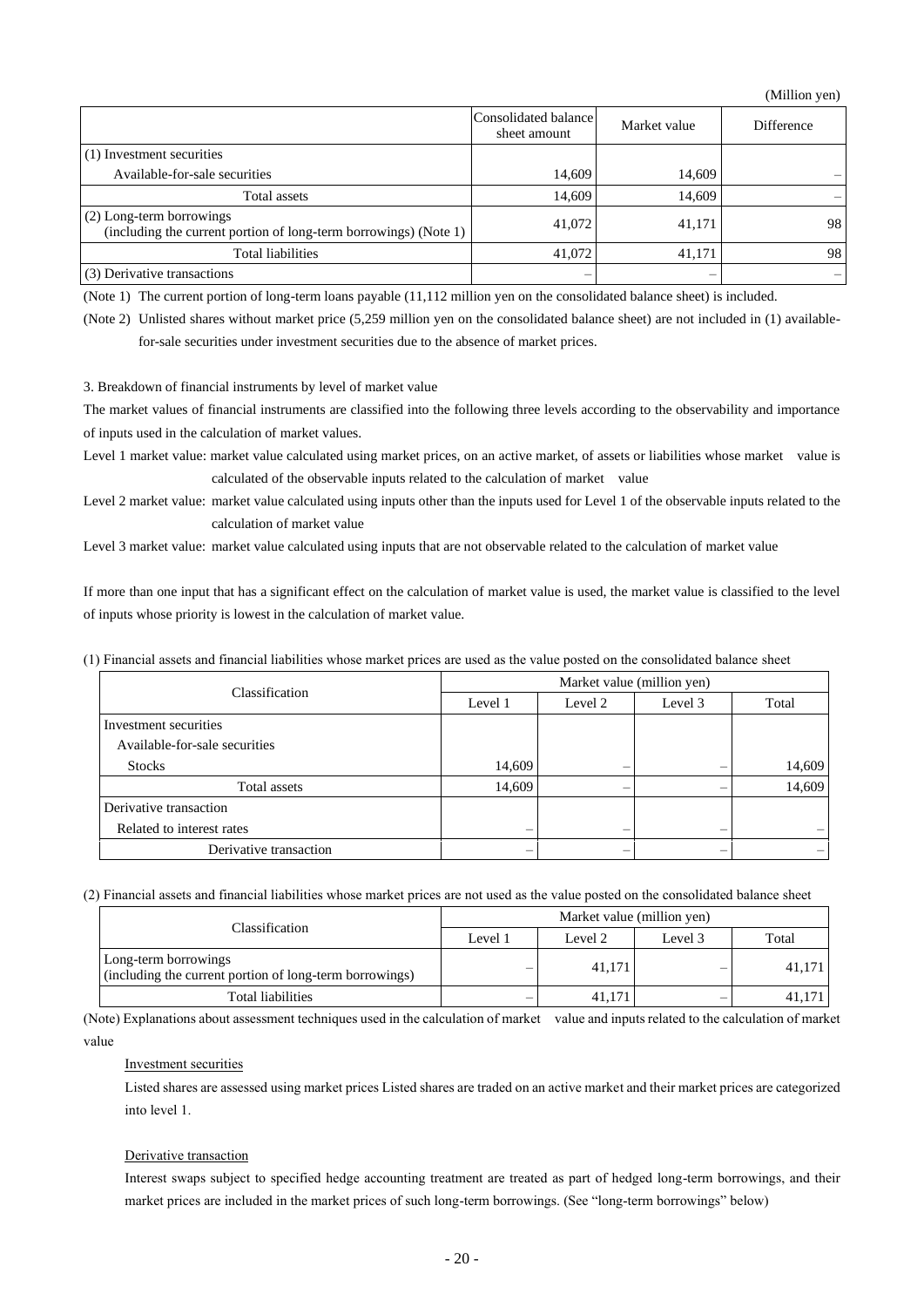# Long-term borrowings

The market prices of floating rate long-term borrowings reflect market interest rates over a short period of time and the Group's credit standing does not change significantly after execution. The market prices are, therefore, considered to approximate book value, which is therefore used for floating rate long-term borrowings.

The market prices of fixed rate long-term borrowings are calculated using discounted present value based on an interest rate determined by adding the remaining period of the liabilities and credit risk to the total amount of the principal and interest.

Long-term borrowings to which interest swaps subject to specified hedge accounting treatment (see the above "derivative trading") apply are calculated using the total amount of the principal and interest treated together with the interest rate swaps. These are classified to Level 2 market value.

#### (Notes to rental properties)

Notes to market prices, etc. of rental properties are omitted due to the low significance of such market prices.

#### (Notes to revenue recognition)

| 1. A breakdown of revenue generated from contracts with customers |                            |                              |                                    |                                                |         |                  | (Million yen) |  |
|-------------------------------------------------------------------|----------------------------|------------------------------|------------------------------------|------------------------------------------------|---------|------------------|---------------|--|
|                                                                   | <b>Reportable Segments</b> |                              |                                    |                                                |         |                  |               |  |
|                                                                   | Paper and<br>pulp business | Imaging<br>media<br>business | Specialty<br>materials<br>business | Warehouse<br>and<br>transportation<br>business | Total   | Others<br>(Note) | Total         |  |
| Japan                                                             | 94,701                     | 10,313                       | 9,277                              | 5,155                                          | 119,447 | 3,502            | 122,949       |  |
| Europe                                                            | 27,451                     | 2,375                        | 391                                |                                                | 30,218  |                  | 30,218        |  |
| Asia                                                              | 6,271                      | 2,570                        | 5,457                              |                                                | 14,298  |                  | 14,298        |  |
| North America                                                     | 0                          | 11,825                       | 205                                |                                                | 12,031  |                  | 12,031        |  |
| Others                                                            | 1,709                      | 474                          | 58                                 |                                                | 2,242   |                  | 2,242         |  |
| Revenue from contracts<br>with customers                          | 130,134                    | 27,558                       | 15,389                             | 5,155                                          | 178,238 | 3,502            | 181,741       |  |
| Other revenue                                                     | 179                        |                              |                                    |                                                | 179     |                  | 179           |  |
| Sales to external customers                                       | 130,313                    | 27,558                       | 15,389                             | 5,155                                          | 178,418 | 3,502            | 181,920       |  |

(Note) The category, others, is a business segment not included in reportable segments, which mainly includes the engineering business.

2. Basic information for understanding revenue from contracts with customers

The information that becomes the basis of the understanding of revenue are provided in (4) Accounting standards for significant revenues and expenses, under 4. Notes regarding accounting policies in (Significant matters that form the basis for preparing consolidated financial statements).

3.The information that becomes the basis of the understanding of revenue for the consolidated fiscal year under review and the next consolidated year

(1) Balance, etc. of contract liabilities

The balance of contract liabilities of the company and its subsidiaries are omitted due to its negligible amount and the absence of significant changes. Revenue recognized in the fiscal year under review from performance obligations satisfied (or partly satisfied) in previous periods is not significant.

#### (2) Transaction prices allocated to outstanding performance obligations

The description of transaction prices allocated to remaining performance obligations is omitted by applying a practical expedient due to the absence of important contracts with an initially estimated term exceeding one year held by the Company or its subsidiaries. Further, consideration from contracts with customers does not contain a significant amount not included in the transaction price.

#### (Notes on per share information)

| (1) Net assets per share | 1,565.88 yen |
|--------------------------|--------------|
| (2) Profit per share     | 24.62 yen    |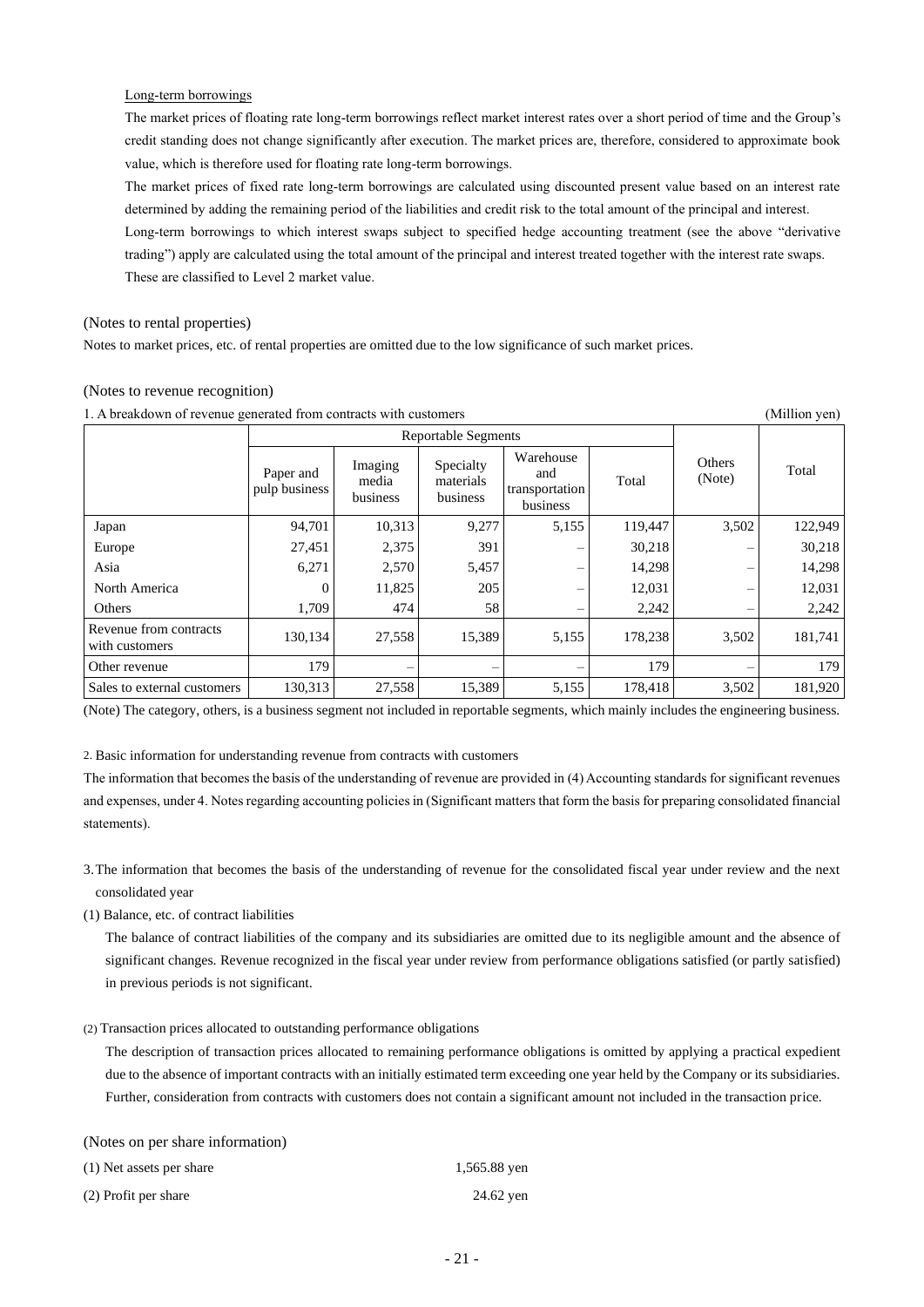# Statements of changes in shareholders' equity

From April 1, 2021 to March 31, 2022

(Million yen)

|                                                            |                                |                 |         | Shareholders' equity |                                      |                            |                |
|------------------------------------------------------------|--------------------------------|-----------------|---------|----------------------|--------------------------------------|----------------------------|----------------|
|                                                            |                                | Capital surplus |         |                      |                                      |                            |                |
|                                                            | Capital stock<br>Legal capital | Total capital   |         |                      | Legal retained                       | Other retained<br>earnings | Total retained |
|                                                            |                                | surplus         | surplus | earnings             | Retained earnings<br>brought forward | earnings                   |                |
| Balance at the beginning of<br>the period                  | 36,561                         | 10,161          | 10,161  | 17                   | (2,084)                              | (2,067)                    |                |
| Cumulative effects of<br>changes in accounting<br>policies |                                |                 |         |                      | (74)                                 | (74)                       |                |
| <b>Restated balance</b>                                    | 36,561                         | 10,161          | 10,161  | 17                   | (2,158)                              | (2,141)                    |                |
| Changes during period                                      |                                |                 |         |                      |                                      |                            |                |
| Deficit disposition                                        |                                | (2,067)         | (2,067) | (17)                 | 2,084                                | 2,067                      |                |
| Profit                                                     |                                |                 |         |                      | 1,793                                | 1,793                      |                |
| Purchase of treasury shares                                |                                |                 |         |                      |                                      |                            |                |
| Disposal of treasury stock                                 |                                |                 |         |                      | (0)                                  | (0)                        |                |
| Net changes in items other<br>than shareholders' equity    |                                |                 |         |                      |                                      |                            |                |
| Total changes during period                                | $\overline{\phantom{0}}$       | (2,067)         | (2,067) | (17)                 | 3,877                                | 3,860                      |                |
| Balance at end of period                                   | 36,561                         | 8,094           | 8,094   | -                    | 1,719                                | 1,719                      |                |

|                                                            | Shareholders' equity |                               | Valuation and translation adjustments                       |                                                   |                  |
|------------------------------------------------------------|----------------------|-------------------------------|-------------------------------------------------------------|---------------------------------------------------|------------------|
|                                                            | Treasury shares      | Total shareholders'<br>equity | Valuation difference<br>on available-for-sale<br>securities | Total valuation and<br>translation<br>adjustments | Total net assets |
| Balance at the beginning of<br>the period                  | (108)                | 44,547                        | 2,313                                                       | 2,313                                             | 46,861           |
| Cumulative effects of<br>changes in accounting<br>policies |                      | (74)                          |                                                             |                                                   | (74)             |
| <b>Restated balance</b>                                    | (108)                | 44,473                        | 2,313                                                       | 2,313                                             | 46,786           |
| Changes during period                                      |                      |                               |                                                             |                                                   |                  |
| Deficit disposition                                        |                      | —                             |                                                             |                                                   |                  |
| Profit                                                     |                      | 1,793                         |                                                             |                                                   | 1,793            |
| Purchase of treasury shares                                | (75)                 | (75)                          |                                                             |                                                   | (75)             |
| Disposal of treasury stock                                 | $\Omega$             | $\Omega$                      |                                                             |                                                   | $\Omega$         |
| Net changes in items other<br>than shareholders' equity    |                      |                               | 559                                                         | 559                                               | 559              |
| Total changes during period                                | (75)                 | 1,718                         | 559                                                         | 559                                               | 2,277            |
| Balance at end of period                                   | (184)                | 46,191                        | 2,873                                                       | 2,873                                             | 49,064           |

(Note) The stated amounts are rounded down to the nearest million yen.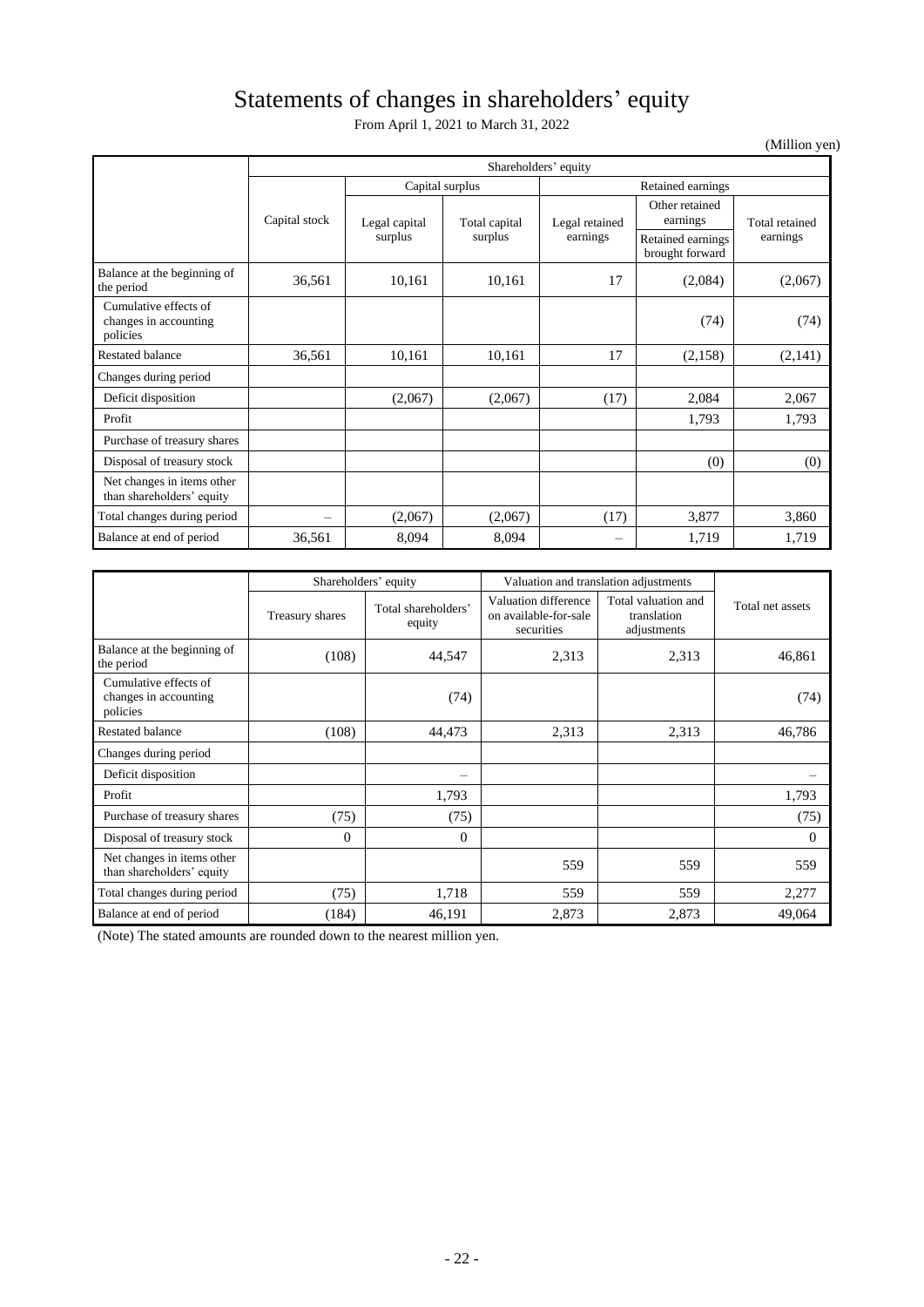# Notes to specific items

(Notes on significant accounting policies)

- 1. Asset valuation standards and valuation method
- (1) Valuation standards and valuation methods for securities
- (i) Shares in subsidiary and affiliated companies Stated at cost determined by the moving-average method
- (ii) Other securities

Securities other than shares, etc. without market value

Market value method (Valuation differences are reported as a component of shareholders' equity and the cost of securities sold

is calculated using the moving average method.)

- Shares, etc. without market value
- Stated at cost determined by the moving-average method

(2) Valuation standards and valuation methods for derivatives: Market value method

(3) Valuation standards and valuation methods for inventory assets

Merchandise and finished goods: Cost method through periodic average method Work in process:<br>Cost method through periodic average method Raw materials and supplies: Cost method determined by the moving average method. (The value in the balance sheet is calculated by the method of book value devaluation based on lowering of profitability)

- 2. Depreciation method for non-current assets
- (1) Property, plant and equipment (excluding leased assets)
	- Buildings

Straight-line method

Property, plant and equipment other than buildings: Straight-line method

The declining-balance method is used for the head office and other properties. The straight-line method is applied for structures acquired from April 1, 2016.

#### (2) Intangible assets

The straight-line method is applied. Software (used in the Company) is amortized over the estimated useful life of the software (five years) in the Company.

# (3) Leased assets

Leased assets relating to finance leases wherein ownership of the leased asset does not transfer to the lessee. Calculated by assuming the lease term is the useful life and depreciating the remaining amount to zero using the straight-line method.

#### 3. Standards on recognition of provisions

(1) Allowance for doubtful accounts

To prepare for possible losses on uncollectible receivables held as of the end of fiscal year, the Group provides allowances equal to the estimated amount of uncollectible general receivables based on historical rates and for specific receivables, including doubtful receivables, based on an examination of their individual collectability.

(2) Provision for retirement benefits

To prepare retirement benefits for employees, this provision is posted based on the estimated size of retirement benefit obligations and pension assets (retirement benefit trusts) as of the end of the fiscal year under review.

Prior service costs are expensed based on the straight-line method for a certain number of years (10 years) within the average remaining years of service of employees when costs accrue from their service. Actuarial differences are expensed from the business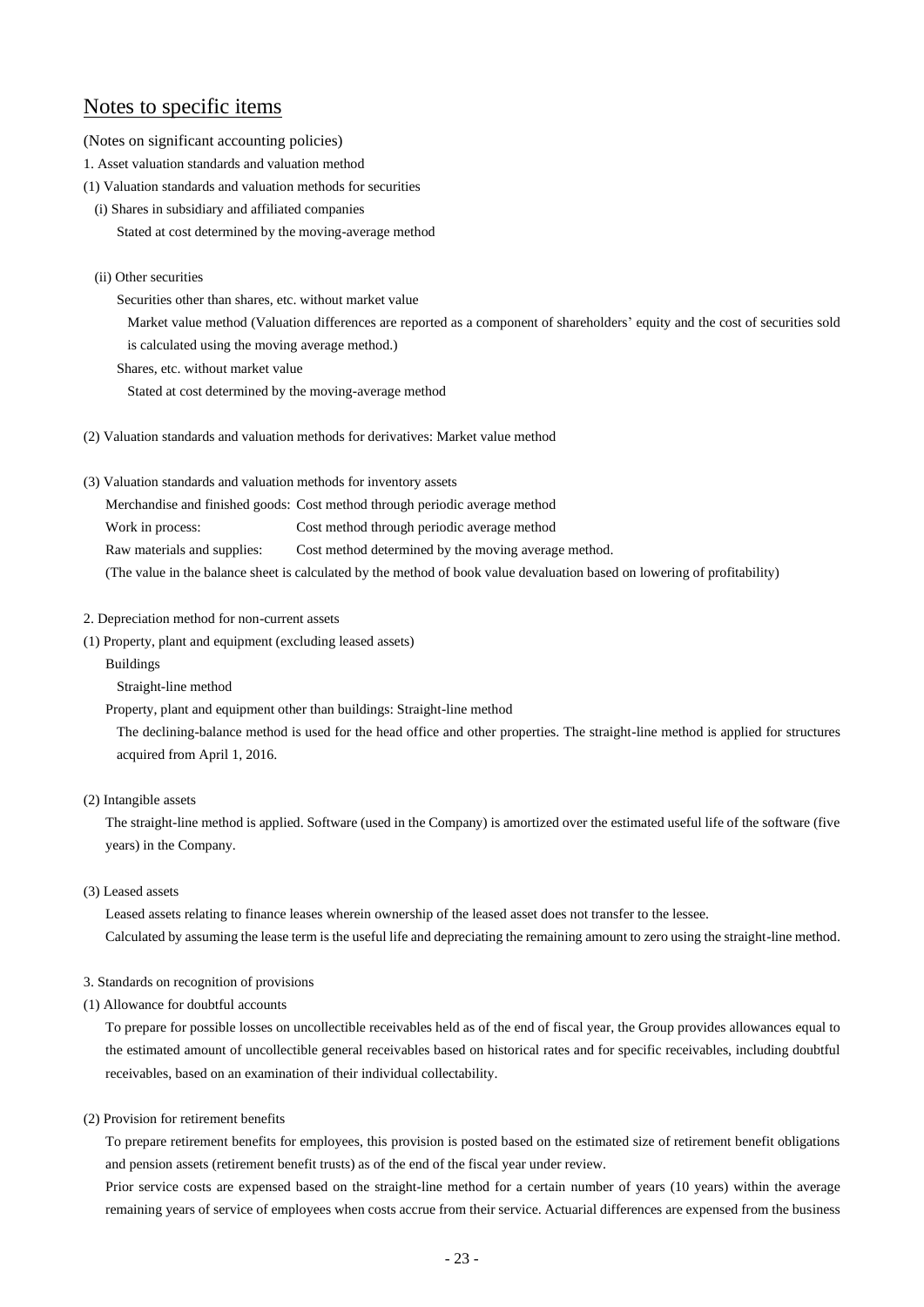year following the year in which the expenses accrue, which are based on the straight-line method for a certain number of years (10 years) within the average remaining years of service of employees when actuarial differences accrue.

Any amount of pension assets to be recognized at the end of the fiscal year under review in excess of the amount derived from subtracting unrecognized actuarial gain or loss, etc. from retirement benefit obligations is posted as prepaid pension costs in investments and other assets.

#### (3) Provision for share awards

To prepare for the issuance of shares of the Company's stock pursuant to regulations for the stock-based compensation of Directors and Executive Officers, the portion of the estimated amount to be paid in the business year under review is posted.

#### 4. Accounting standards for significant revenues and expenses

The Company recognizes revenues through the following five steps:

- Step 1: Identify the contract with the customer.
- Step 2: Identify the performance obligations in the contract.
- Step 3: Determine the transaction price.
- Step 4: Allocate the transaction price to the separate performance obligations in the contract.

Step 5: Recognize revenue when or as the entity satisfies the performance obligations.

The principal businesses of the Company include the manufacturing and sale of products in its paper and pulp business, imaging business and functional material business. In domestic sales, revenue is recognized when the control of products is transferred to customers normally upon the acceptance inspection of products performed by customers or upon the arrival of products at customers, which is considered the fulfillment of performance obligations. However, revenue is recognized upon shipment of products if the period between shipping and transfer of control of products to customers is the normal period. In export sales, the Group recognizes revenue when the risk burden is transferred to customers according to trade conditions specified by the Incoterms and other rules.

Transaction prices are calculated by subtracting sales incentives from the amount of promised consideration in contracts with customers. Considerations for transactions are received within one year from the fulfillment of performance obligations and important financial factors are not included.

With respect to chargeable subcontracting corresponding to repurchase agreements, supplied goods remaining at subcontractors as financial transactions are recognized as inventories, and the amount equivalent to the ending inventory of supplied goods remaining at subcontractors is recognized as liabilities related to chargeable subcontracting.

#### 5. Hedge accounting method

In cases where the interest rate swaps meet the conditions for hedge accounting, special treatment is adopted.

#### 6. Accounting treatment of retirement benefits

In the financial statements, the treatment of unrecognized actuarial gain or loss and unrecognized past service cost in the balance sheet is different from in the consolidated financial statements. In the non-consolidated balance sheet, the amount after subtracting pension assets from the amount after adding and/or subtracting unrecognized actuarial gain or loss and unrecognized past service cost to or from retirement benefit obligations is posted as provision for retirement benefits.

#### 7. Application of a consolidated taxation system

The Company uses the consolidated taxation system.

8. Application of tax effect accounting for transition from the consolidated taxation system to the group tax sharing system

The Company will shift from the consolidated taxation system to the group tax sharing system in the next business year. However, in relation to the transition to the group tax sharing system, which is newly established under the Act for Partial Revision of the Income Tax Act and Other Acts (Act No. 8 of 2020) and the items regarding which the non-consolidated taxation system was reviewed in line with the transition to the group tax sharing system, the Company and certain of its domestic consolidated subsidiaries do not implement the provisions of Paragraph 44 of the Partial Amendments to Accounting Standard for Tax Effect Accounting (ASBJ Statement No. 28; February 16, 2018) but comply with the provisions of the tax regulations prior to the revision with respect to amounts of deferred tax assets and deferred tax liabilities, in accordance with the treatment stipulated in Paragraph 3 of the Practical Solution on the Treatment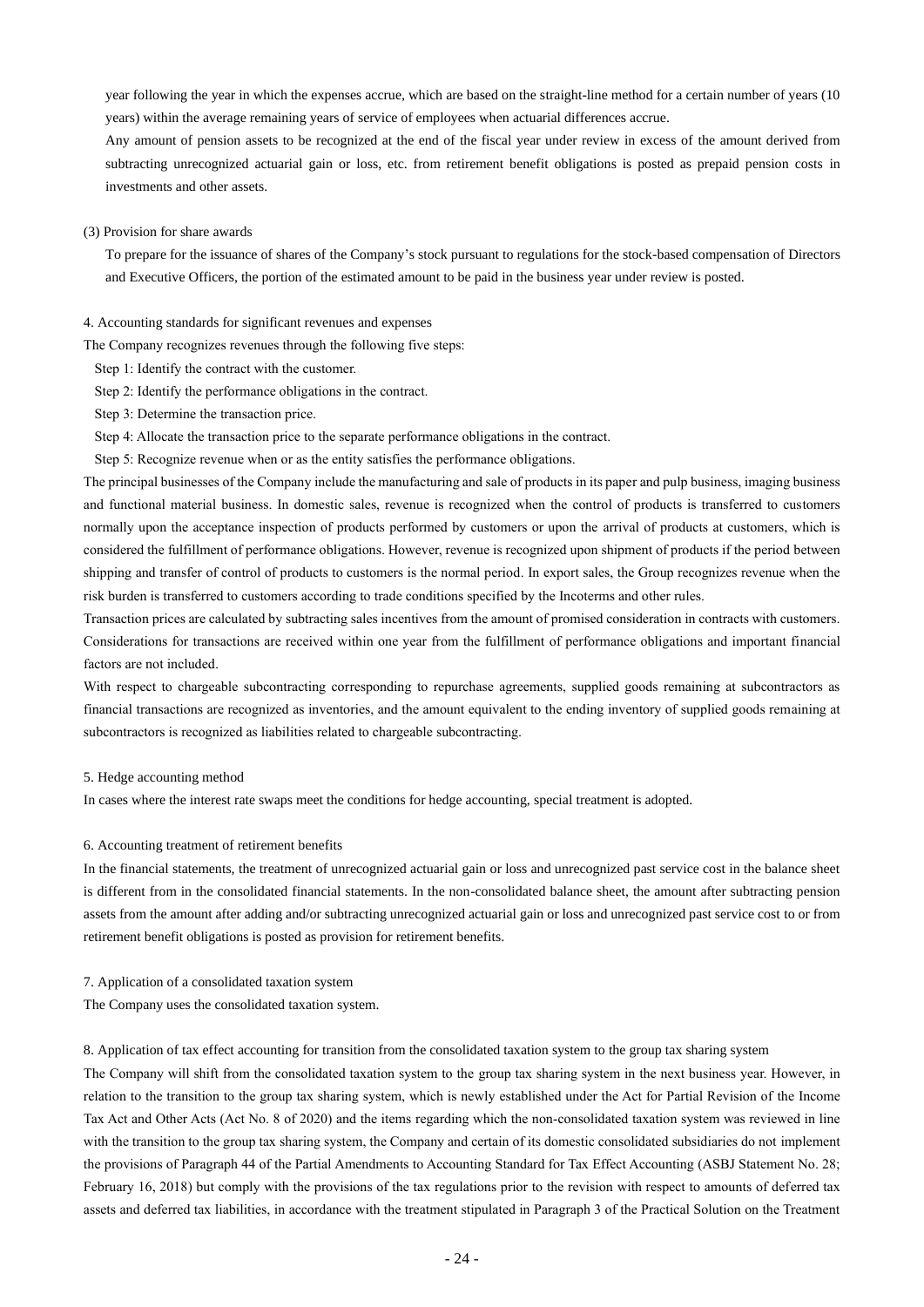of Tax Effect Accounting for the Transition from the Consolidated Taxation System to the Group Tax Sharing System (ASBJ PITF No.39; March 31, 2020).

From the beginning of the next business year, the Company will apply Handling of Accounting and Disclosure When Applying the Group Tax Sharing System (Practical Issues Task Force No. 42, August 12, 2021), which specifies the handling of accounting treatments and the disclosure of income taxes and local income taxes when the group tax sharing system is applied.

#### (Changes of Accounting Policy)

(Adoption of the Accounting Standard for Revenue Recognition, etc.)

The Group has decided to apply the Accounting Standard for Revenue Recognition (ASBJ Statement No. 29, March 31, 2020; hereinafter the "Revenue Recognition Accounting Standard"), etc. from the beginning of the fiscal year under review and recognize revenue from goods or services which the Group promised to provide at an amount expected to be received in exchange for the goods or services at the time when control over the promised goods or services has been transferred to a customer.

A major change resulting from this is a change in the method of treating sales incentives from selling, general and administrative expenses to the amount determined by subtracting the estimated amount of change in a consideration for a transaction from the transaction price.

The application of the Revenue Recognition Accounting Standard follows the provisional treatment provided for in the proviso of Paragraph 84 of the Revenue Recognition Accounting Standard. The cumulative effects in case of retroactively applying the new accounting policy to before the beginning of the fiscal year under review are adjusted in retained earnings at the beginning of the fiscal year, and the new accounting policy is applied from this initial balance.

Notes and accounts receivable - trade, which were indicated under current assets, are included in notes receivable - trade and accounts receivable - trade and advances received indicated under current liabilities are included in contract liabilities from the business year under review.

As a result, in comparison with the statements prior to the application of the Accounting Standards for Revenue Recognition, net sales increased 107 million yen and cost of sales and selling, general and administrative expenses decreased 45 million yen and 22 million yen, respectively, and operating income, ordinary income, and profit before income taxes increased 39 million yen each in the statement of income for the business year under review.

The initial balance of retained earnings in the statement of changes in equity decreased 74 million yen due to the application of cumulative effect to net assets as of the beginning of the business year under review.

#### (Application of Accounting Standard for Fair Value Measurement, etc.)

The Company has applied the Accounting Standard for Fair Value Measurement (ASBJ Statement No. 30, July 4, 2019), etc. since the beginning of the business year under review and will apply the new accounting principles set forth in the Accounting Standard for Fair Value Measurement, etc. in the future by following the transitional treatment specified in Paragraph 19 of the Accounting Standard for Fair Value Measurement and Paragraph 44-2 of the Accounting Standard for Financial Instruments (ASBJ Statement No. 10, July 4, 2019). This will not affect the financial statements.

#### (Changes in Method of Presentation)

(Statements of Income)

"Provision of allowance for doubtful accounts for subsidiaries and associates," which was included in "Other" under "Extraordinary losses" in the previous fiscal year, is separately presented in the current fiscal year, since it has become significant in terms of amount.

#### (Notes to accounting estimates)

Items whose amounts are reserved in the financial reports for this fiscal year due to the accounting estimate and that may have a major impact on the financial reports for the following fiscal year are as follows:

- 1. Whether recognition of Impairment loss on non-current assets is necessary
- (1) Amounts recorded in the financial statements for the current fiscal year

Property, plant and equipment (Hachinohe Mill) 39,858 million yen Impairment loss - million yen

(2) Information on accounting estimates

Notes are omitted due to the inclusion of the same information in Notes on changes made to accounting estimates in the table of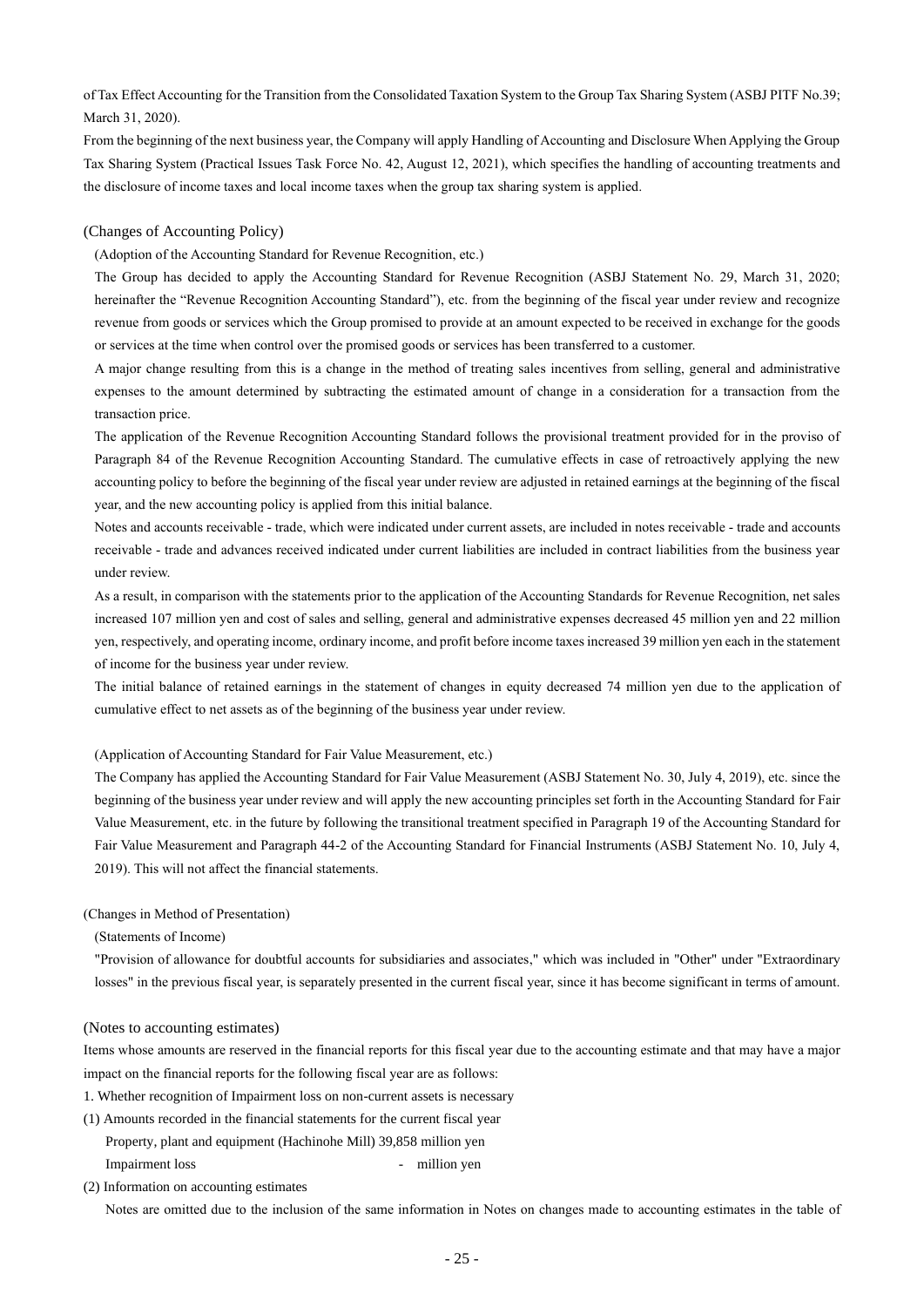Notes to Consolidated Financial Statements.

2. Deferred tax assets

(1) Amounts recorded in the financial statements for the fiscal year under review Deferred tax assets (net) 2,895 million yen

(2) Information on accounting estimates

Notes are omitted due to the inclusion of the same information in Notes on changes made to accounting estimates in the table of Notes to Consolidated Financial Statements.

#### (Notes on changes made to accounting estimates)

The Company changed the number of years in the expense period of actuarial differences in the accounting treatment of retirement benefits from 11 years to 10 years beginning in the business year under review due to a reduction in the average remaining years of service of employees.

This change resulted in operating income, ordinary income, and profit before income taxes all decreasing 44 million yen each.

# (Additional information)

Notes are omitted due to the inclusion of the same information in Additional Information in the Notes to Consolidated Financial Statements table.

(Notes to balance sheet)

1. Collateral assets

Factory foundation revolving mortgage applies to the following assets, which, however, are not secured liabilities and, thus, not, in effect, pledged as collateral.

| <b>Buildings</b>              | 8,459 million yen  |
|-------------------------------|--------------------|
| <b>Structures</b>             | 1,458 million yen  |
| Machinery and equipment       | 10,396 million yen |
| <b>Vehicles</b>               | 15 million yen     |
| Tools, furniture and fixtures | 41 million yen     |
| Land                          | 8,855 million yen  |
| Total                         | 29,227 million yen |

2. Accumulated depreciation on property, plant and equipment totaled 281,769 million yen

3. Guarantee obligations, etc.

(i) Guarantee for borrowings from financial institutions through asset-building savings system of the Company's employees

256 million yen

| (ii) Guarantee for borrowings, etc. from financial institutions |                   |
|-----------------------------------------------------------------|-------------------|
| Mitsubishi HiTec Paper Europe GmbH                              | 6,096 million yen |
| Hachinohe Paper Processing Co., Ltd.                            | 708 million yen   |
| Mitsubishi Imaging (MPM), Inc.                                  | 122 million yen   |
| Two other companies                                             | 48 million yen    |
| Total                                                           | 6,975 million yen |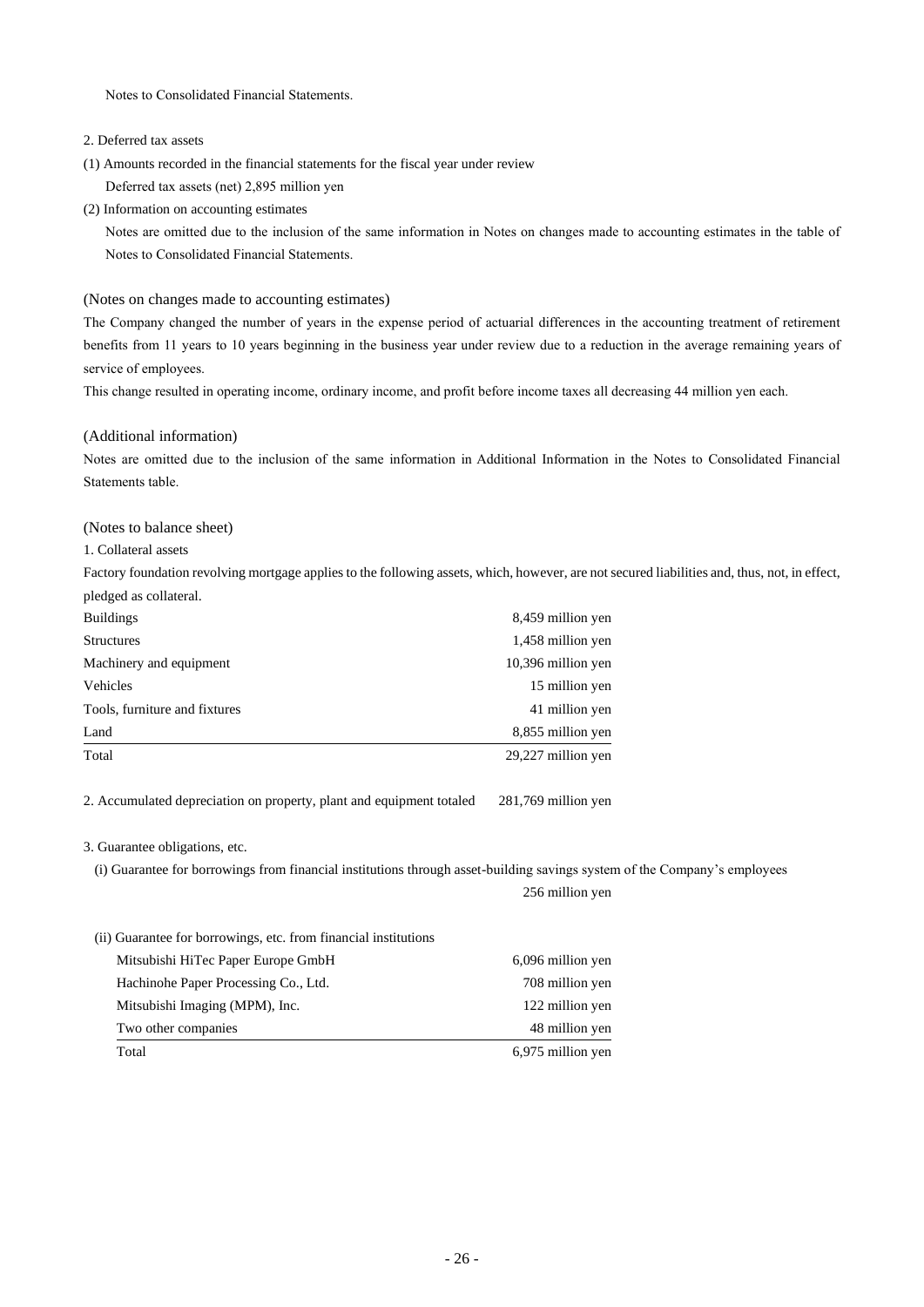| 4. Monetary claims and liabilities to affiliated companies     |                    |
|----------------------------------------------------------------|--------------------|
| Short-term monetary claims                                     | 40,906 million yen |
| Long-term monetary claims                                      | 3,393 million yen  |
| Short-term monetary obligations                                | 6,988 million yen  |
|                                                                |                    |
| (Notes to statement of income)                                 |                    |
| 1. Transactions with subsidiaries and associates               |                    |
| Net sales                                                      | 63,004 million yen |
| Cost of sales and selling, general and administrative expenses | 26,164 million yen |
| Volume of trade arising from other than business transactions  | 12,686 million yen |
|                                                                |                    |

2. Impairment losses

An Impairment loss was posted for the following asset group.

| Location                         | Use                      | Type                                     | <b>Impairment</b> losses |
|----------------------------------|--------------------------|------------------------------------------|--------------------------|
| Tsukuba, Ibaraki                 | Assets to be disposed of | Land and Buildings                       | 626 million yen          |
| Shirakawa, Fukushima Idle assets |                          | Buildings, machinery and equipment, etc. | 476 million yen          |
| Nagaokakyo, Kyoto                | Idle assets              | Machinery and equipment, etc.            | 186 million yen          |

The book value of assets to be disposed of and idle assets was reduced to a recoverable amount and the reduced amount was recognized as an impairment loss under extraordinary losses. The said recoverable amount is measured at the net sales value. The assets to be disposed of were assessed based on rational selling price estimates and the book value of the idle assets was reduced to the memorandum value.

# (Notes on statements of changes in shareholders' equity)

Type and number of treasury shares at the end of the business year under review

| Class of shares | At the beginning of the<br>fiscal vear ended March<br>31, 2022 | Increase | Decrease | At the end of the fiscal<br>year ended March 31,<br>2022 |
|-----------------|----------------------------------------------------------------|----------|----------|----------------------------------------------------------|
| Common shares   | 72.439                                                         | 204.641  | 73       | 277,007                                                  |

(Notes) 1. The number of shares of the Company's common stock held as treasury shares includes shares of the Company's stock held by the Executive Compensation BIP Trust (203,600 shares at the end of business year under review).

2. Overview of reason of change

| The breakdown of the increase is as follows: |
|----------------------------------------------|
|----------------------------------------------|

| Increase due to demand for purchases of shares of less than one unit          | $1,041$ shares |
|-------------------------------------------------------------------------------|----------------|
| Increase in the purchase of treasury shares by the Executive Compensation     |                |
| <b>BIP</b> Trust                                                              | 203,600 shares |
| The breakdown of the decrease is as follows:                                  |                |
| Decrease due to demand for increased purchase of shares of less than one unit | 73 shares      |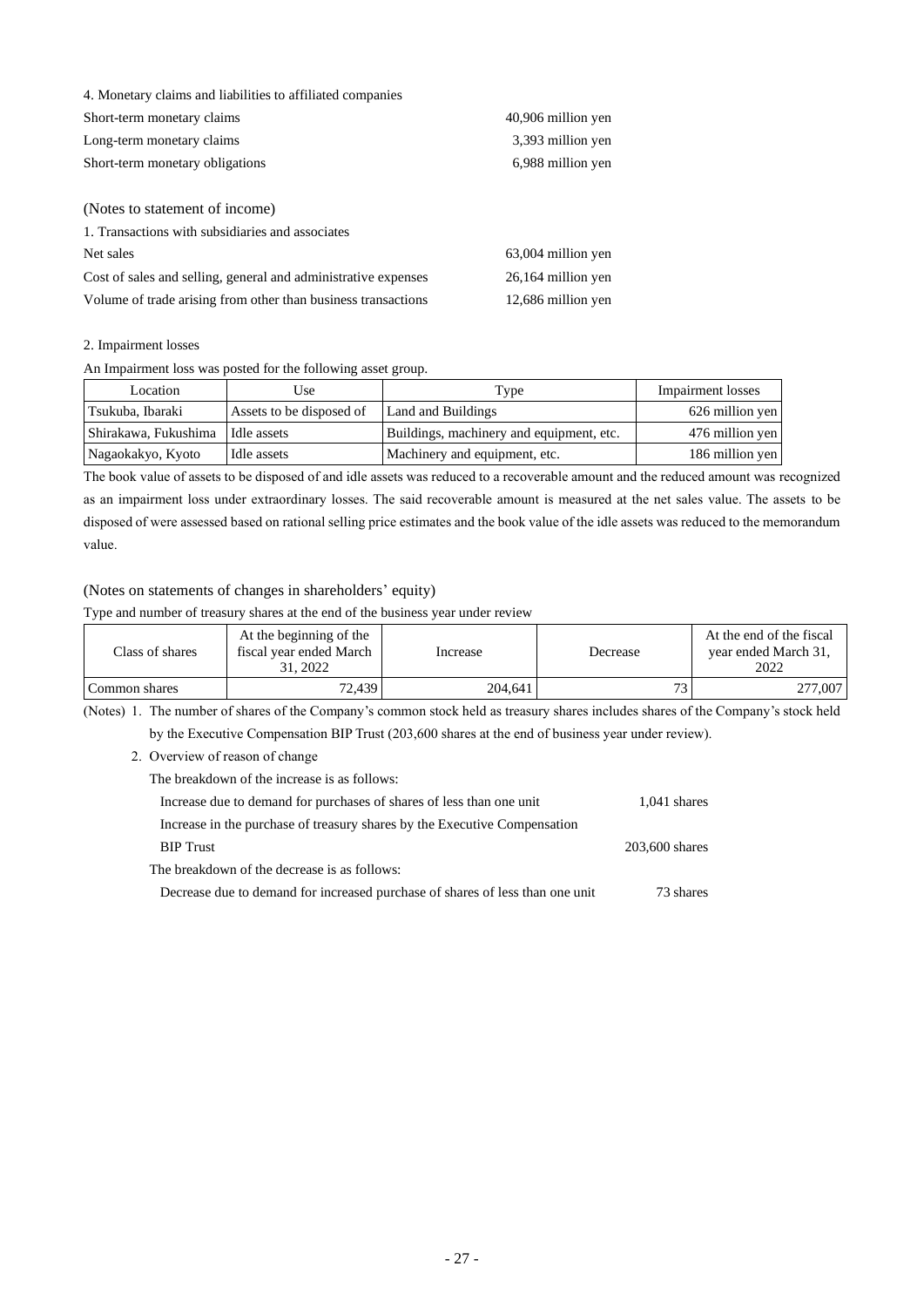(Notes to tax effect accounting)

1. Breakdown of key factors contributing to deferred tax assets and deferred tax liabilities

| Accrued expenses                                                           | 137 million yen    |  |  |
|----------------------------------------------------------------------------|--------------------|--|--|
| Provision for retirement benefits                                          | 2,551 million yen  |  |  |
| Accumulated impairment of non-current assets                               | 781 million yen    |  |  |
| Loss on valuation of investments in capital of subsidiaries and associates | 5,278 million yen  |  |  |
| Loss on valuation of shares of subsidiaries and associates                 | 1,708 million yen  |  |  |
| Tax losses carried forward                                                 | 1,268 million yen  |  |  |
| Others                                                                     | 1,936 million yen  |  |  |
| Subtotal of deferred tax assets                                            | 13,661 million yen |  |  |
| Valuation allowance related to tax losses carried forward                  | -683 million yen   |  |  |
| Valuation allowance related to deductible temporary differences            | -9,298 million yen |  |  |
| Valuation allowance subtotal                                               | -9,981 million yen |  |  |
| Total deferred tax assets                                                  | 3,679 million yen  |  |  |
| Deferred tax liabilities                                                   |                    |  |  |
| Gain on contribution of securities to retirement benefit trust             | -15 million yen    |  |  |
| Valuation difference on available-for-sale securities                      | -652 million yen   |  |  |
| Others                                                                     | -115 million yen   |  |  |
| Total deferred tax liabilities                                             | -783 million yen   |  |  |

Net deferred tax assets 2,895 million yen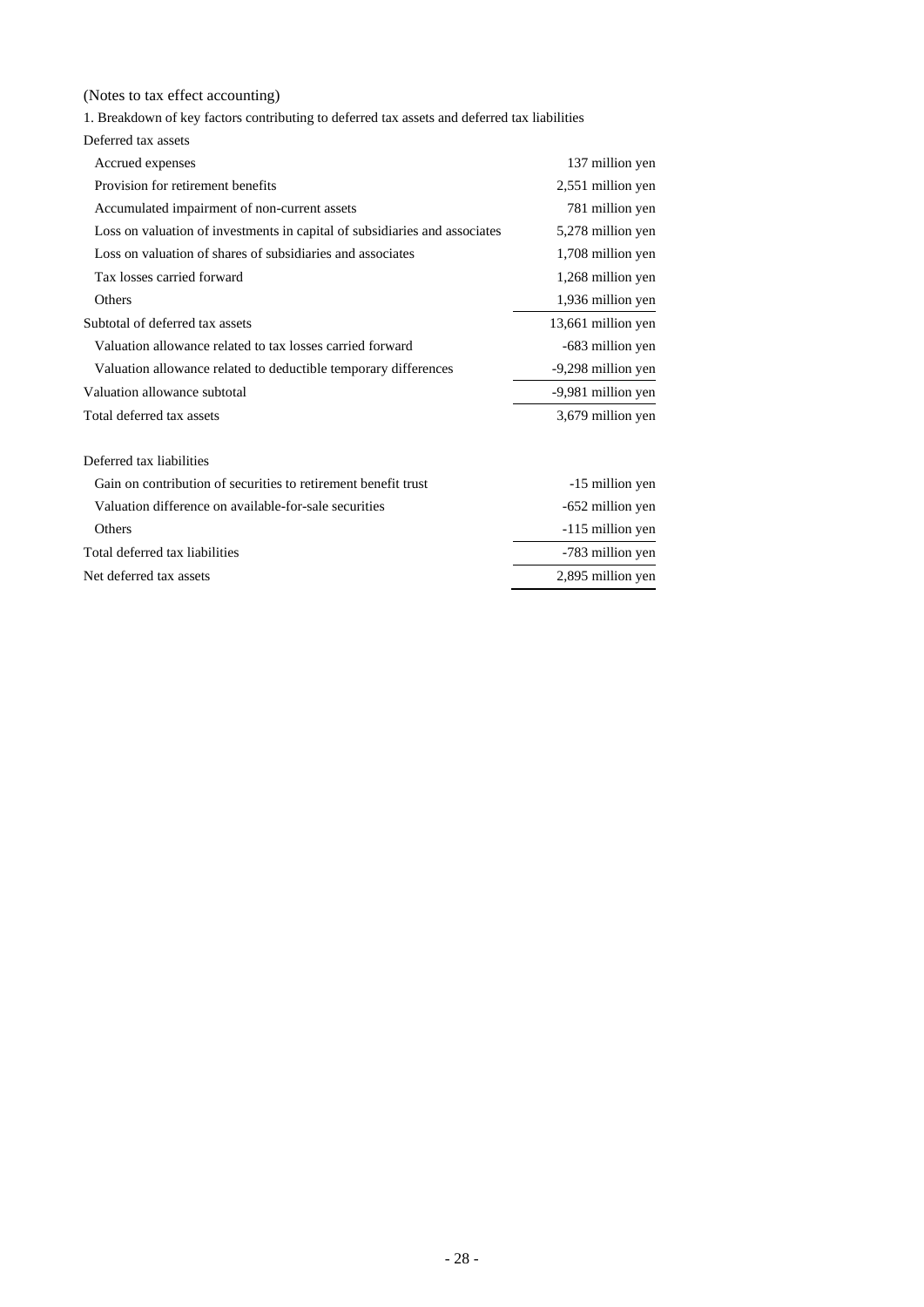# (Notes to related party transactions)

1. Subsidiaries and associates

| Type       | Company name                                            | Percentage of<br>voting rights | Relationship with related party                                                                                                                                                                      | Content of the<br>transaction                                           | Transaction<br>value | Item                                     | Balance at<br>end of period |
|------------|---------------------------------------------------------|--------------------------------|------------------------------------------------------------------------------------------------------------------------------------------------------------------------------------------------------|-------------------------------------------------------------------------|----------------------|------------------------------------------|-----------------------------|
| Subsidiary |                                                         | $\%$                           |                                                                                                                                                                                                      |                                                                         | Million yen          |                                          | Million yen                 |
|            | Mitsubishi Oji<br>Paper Sales Co.,<br>Ltd.              | Direct: 99.9<br>Indirect: -    | Sales agency for paper Lease a part of<br>real estate Executives may hold<br>concurrent positions.                                                                                                   | Sale of paper, pulp,<br>pharmaceuticals, etc.<br>$(*Note 1)$            | 51,570               | <b>Accounts</b><br>receivable -<br>trade | 16,115                      |
|            |                                                         |                                |                                                                                                                                                                                                      | Group finance<br>transaction<br>(*Notes 1 and 2)                        | 4,273                | Short-term<br>loans<br>receivable        | 4.273                       |
|            |                                                         |                                | Purchase of products of Kitakami                                                                                                                                                                     | Purchase of<br>merchandise, etc.<br>$(*Note 1)$                         | 11,218               | Accounts<br>payable - trade              | 1,084                       |
|            | Kitakami HiTec                                          |                                |                                                                                                                                                                                                      | Supply of raw<br>materials<br>$(*Note 1)$                               | 7,242                | <b>Accounts</b><br>receivable -<br>other | 1.136                       |
|            | Paper<br>Corporation                                    | Direct: 100.0<br>Indirect: $-$ | HiTec Supply of raw materials<br>Executives may hold concurrent<br>positions.                                                                                                                        | Collection of funds<br>$(*Note 1)$                                      | 3,899                | Short-term<br>loans                      | 3,179                       |
|            |                                                         |                                |                                                                                                                                                                                                      | Loans of funds<br>$(*Note 1)$                                           | 3,179                | receivable                               |                             |
|            |                                                         |                                |                                                                                                                                                                                                      | Group finance<br>transaction<br>(*Notes 1 and 2)                        | 1,123                | Short-term<br>loans<br>receivable        | 1.665                       |
|            | Mitsubishi<br>HiTec Paper<br>Europe GmbH<br>$(*Note 3)$ | $Direct: -$<br>Indirect: 100   | Funding and technological assistance<br>for business operation in Europe<br>Executives may hold concurrent<br>positions.                                                                             | Collection of funds<br>(*Notes 1 and 4)                                 | 1,129                | Short-term<br>loans                      | 4.743                       |
|            |                                                         |                                |                                                                                                                                                                                                      | Loans of funds<br>(*Notes 1 and 4)                                      | 4,743                | receivable                               |                             |
|            | Mitsubishi<br>Imaging (MPM),<br>Inc.                    | Direct: 100.0<br>Indirect: $-$ | Sale of the Company's photosensitive Sale of paper and<br>materials, print sensitive materials<br>and IJ paper for North, Central, and<br>South America Executives may hold<br>concurrent positions. | platemaking materials<br>for photographs and<br>printing<br>$(*Note 1)$ | 5,514                | Accounts<br>receivable -<br>trade        | 2,594                       |
|            | MPM OJI Home<br>Products Co.,<br>Ltd.                   | Direct: 70.0<br>$Indirect: -$  | Purchase of products of Kitakami<br>HiTec Supply of raw materials<br>Executives may hold concurrent<br>positions.                                                                                    | Collection of funds<br>$(*Note 1)$                                      | 816                  | Short-term<br>loans<br>receivable        | 466                         |
|            |                                                         |                                |                                                                                                                                                                                                      | Loans of funds<br>$(*Note 1)$                                           | 224                  | Long-term<br>loans<br>receivable         | 2.178                       |
| Associates | MPM Oji Eco<br>Energy Co., Ltd.                         | Direct: 45.0<br>Indirect: $-$  | Loans, etc. provided by the Company<br>Executives may hold concurrent<br>positions.                                                                                                                  | Collection of funds<br>$(*Note 1)$                                      | 450                  | Long-term<br>loans<br>receivable         | 1,215                       |

(\*Note 1) Prices and other terms of business are determined in negotiations using market prices as a reference.

(\*Note 2) The transaction amount for group finances indicated is an increase or decrease between the end of the previous fiscal year and the end of the business year under review.

(\*Note 3) Mitsubishi HiTec Paper Europe GmbH is a subsidiary of Mitsubishi Paper Holding (Europe) GmbH.

(\*Note 4) Allowance for doubtful accounts of 1,572 million is posted for loans receivable to Mitsubishi HiTec Paper Europe GmbH.

In addition, provision of an allowance for doubtful accounts of 1,572 million yen is posted in the fiscal year under review.

( Note 5) Guarantee obligations are listed in the notes to the balance sheet in the notes to specific items, and are operated under general terms of business.

2. Sister companies

| Type                                             | Company name                  | Percentage of<br>voting rights | Relationship with related party                                                   | Content of the<br>transaction                | Transaction<br>value | Item                        | Balance at<br>end of period |
|--------------------------------------------------|-------------------------------|--------------------------------|-----------------------------------------------------------------------------------|----------------------------------------------|----------------------|-----------------------------|-----------------------------|
|                                                  |                               | $\frac{0}{0}$                  |                                                                                   |                                              | Million yen          |                             | Million yen                 |
| Subsidiaries OCM Fiber<br>of other<br>associates | Trading Co., Ltd. Indirect: - | Direct: 14.0                   | Sale of imported chips to the Company                                             | Purchase of<br>imported chips<br>$(*Note 1)$ | 13,114               | Accounts<br>payable - trade |                             |
|                                                  | Oji F-Tex Co.,<br>Ltd.        | None                           | A capital and business alliance has been<br>established with the corporate group. | <b>Business transfer</b><br>$(*Note 2)$      | 840                  |                             |                             |

(\*Note 1) Prices and other terms of business are determined in negotiations using market prices as a reference.

(\*Note 2) The business transfer is a transaction involving a press board business (excluding the A Board business using wholly aromatic polyamide as a raw material), and the consideration for the business is determined through considerations between the two companies using future estimated revenue as a reference.